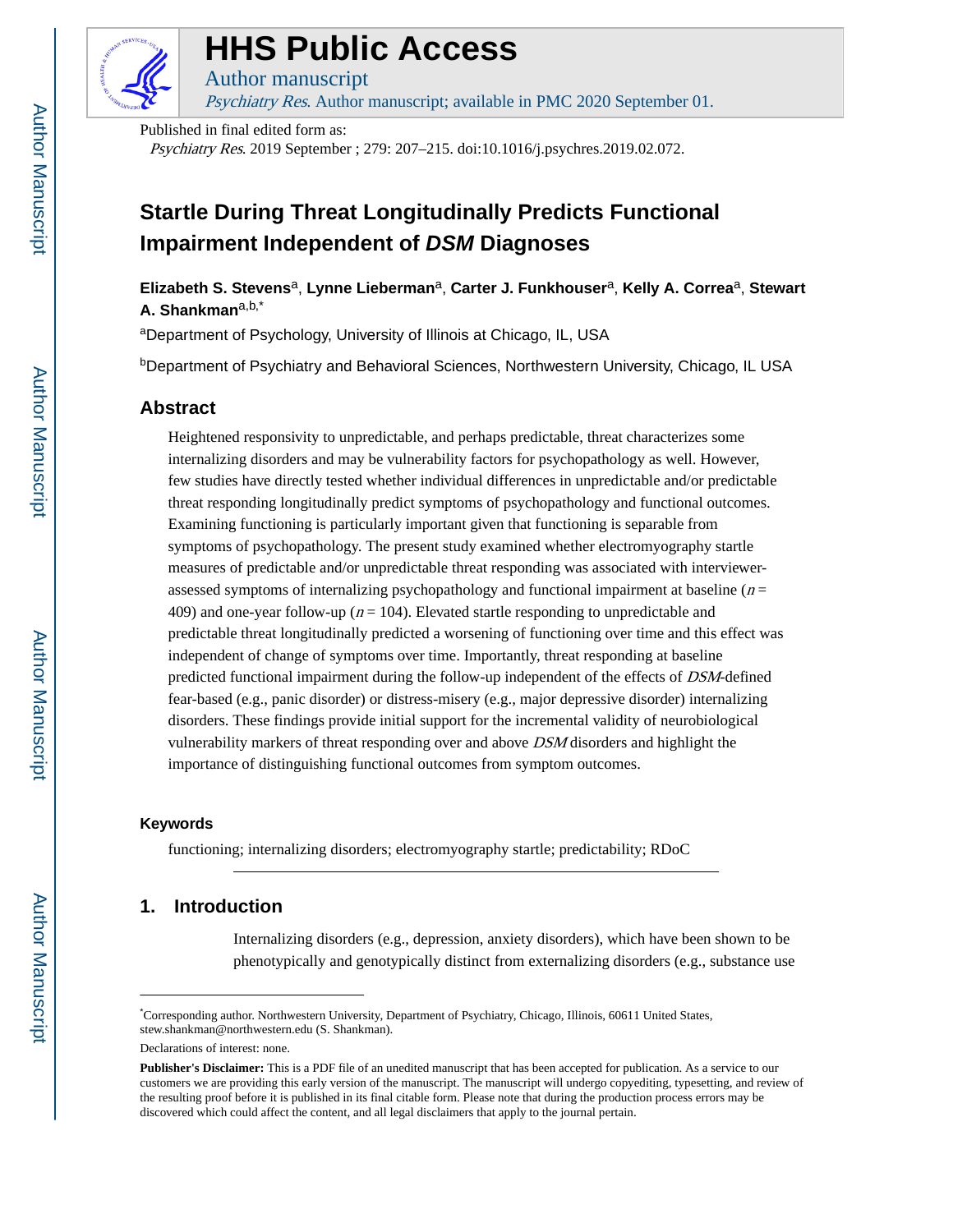disorders; Kendler et al., 2011, Krueger et al., 2003), are associated with high economic and disease burden (Greenberg et al. 2003; Kessler et al., 2009). Depression and anxiety disorders are estimated to yield \$36 billion and \$4.1 billion in productivity loss, respectively, in the United States (Greenberg et al., 1999; Kessler et al., 2006). It is therefore vital to identify vulnerability factors that can be targeted by preventative interventions.

Two vulnerability factors for internalizing psychopathology are sensitivity to unpredictable threat (SUT) and sensitivity to predictable threat (SPT) threat (often labeled 'potential threat' and 'acute threat', respectively, in RDoC parlance; see Cuthbert and Insel, 2013 for a discussion of NIMH's RDoC initiative). SUT is characterized as defensive responding to threat that is ambiguous, or less certain to occur, and SPT is characterized as defensive responding to present or immediate threat (Davis, 2006). While SUT and SPT are both forms of threat responding, multiple human and animal studies have shown they have different physiological, neural, and behavioral correlates (Alvarez et al., 2011; Davis, 2006; Grillon et al., 2006; although see Shackman and Fox, 2016). Whereas predictable threats elicit the fight-flight-freeze response, unpredictable threats yield sustained vigilance or defensive preparedness (Davis, 1998). Importantly, although the threatening stimuli vary across disorders (Taylor et al., 2007), elevated sensitivity to threat has been shown to be a key mechanism for multiple internalizing psychopathologies (McEvoy et al., in press).

To experimentally differentiate predictable versus unpredictable threat responding, Grillon and colleagues developed the No-Predictable-Unpredictable (NPU)-threat task (Schmitz and Grillon, 2012). The NPU-threat task assesses defensive responding during three conditions: (1) no threat, (2) shock occurring at a signaled time (i.e., acute/predictable threat), and (3) uncued shocks that may occur at any time (i.e., potential/unpredictable threat). Numerous studies have demonstrated that defensive responding, indexed by startle eye-blink, is enhanced during the threat conditions compared to during no threat (e.g., Gorka et al., 2017a; Grillon et al., 2006).

Using the NPU-threat task, several studies indicate that startle to *unpredictable* threat is elevated in multiple internalizing disorders (Grillon et al., 2008; Nelson and Hajcak, 2017; Shankman et al., 2013). The importance of predictable threat responding is more mixed. Most studies show no differences between those with internalizing disorders and controls (Grillon et al., 2008; Grillon et al., 2009; Gorka et al., 2017a). Two studies, however, have shown heightened response to predictable threats for individuals with panic disorder (Shankman et al., 2013) and depression with prior suicide attempts (Ballard et al., 2014).

SUT, but not SPT, has also been shown to connote vulnerability for some forms of psychopathology. For example, individuals with a family history of panic disorder, but not depression, exhibited elevated unpredictable, but not predictable threat responding (Nelson et al., 2013). Importantly, this association was independent of probands' psychopathology, suggesting that even those at familial risk who are not symptomatic evidence abnormal threat responding. This may be particularly true of individuals with certain disorders. Across multiple investigations, internalizing disorders cluster into two factors: fear (e.g., panic disorder, specific phobia, social phobia) and distress-misery (e.g., generalized anxiety disorder [GAD], major depressive disorder [MDD]) disorders. This distinction is supported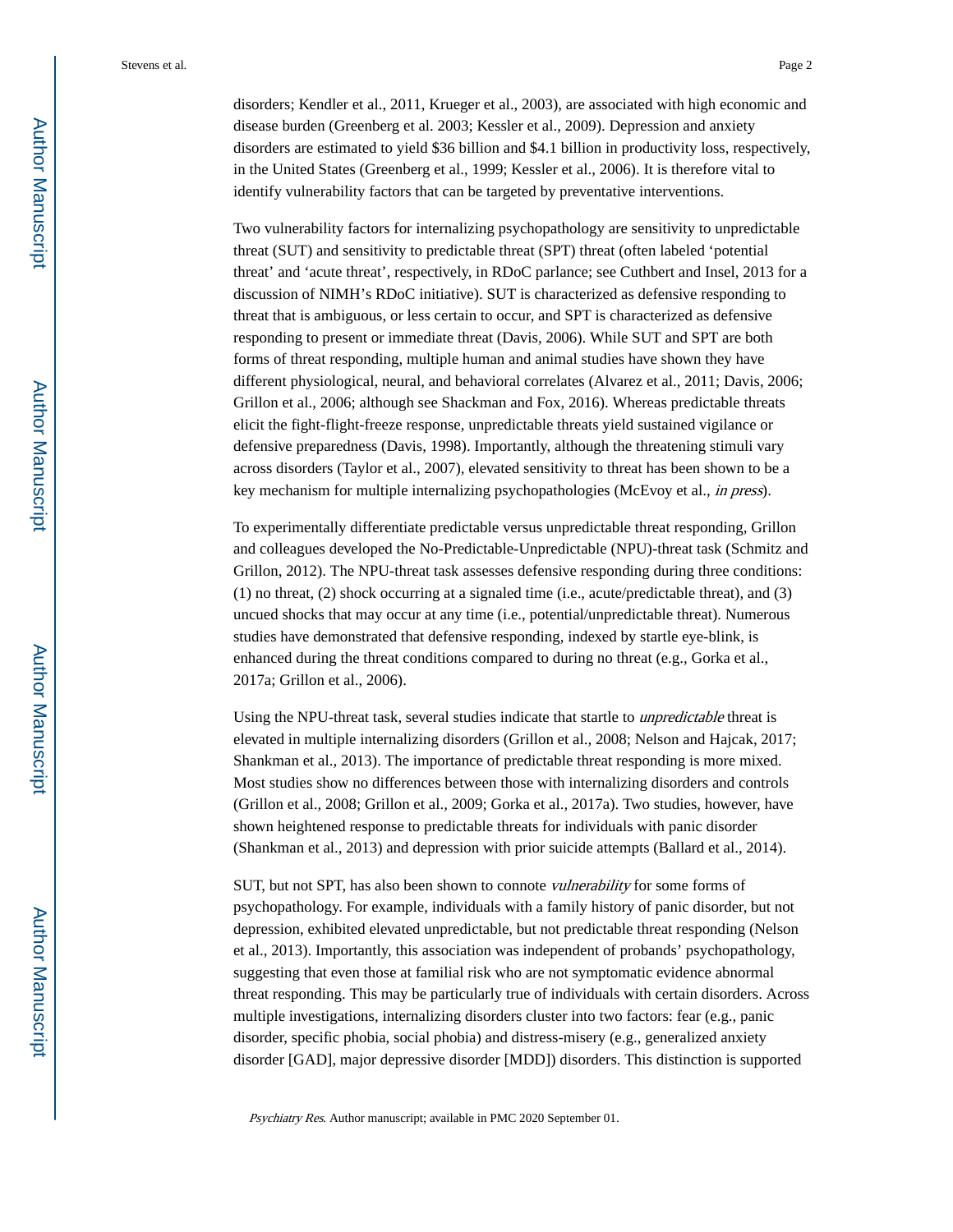Stevens et al. Page 3

by studies of the phenotypic factor structure of psychopathology (Krueger, 1999; Shankman and Klein, 2003; Watson, 2005) and twin studies examining genotypic structure (Kendler et al., 2003). In line with this distinction, heightened unpredictable threat responding has been shown to characterize fear disorders, whereas distress-misery disorders exhibit no or blunted unpredictable threat responding (Gorka et al., 2017a; Kaviani et al., 2004). Thus, threat responding, perhaps specifically to unpredictable threats, may represent a transdiagnostic feature of internalizing disorders, especially fear disorders, akin to Caspi et al.'s (2014) concept of a "p" factor that underlies psychopathology more broadly. However, no longitudinal studies (which provide more direct tests of vulnerability; Raulin and Lilienfeld, 2009) have examined these questions. The first goal of the present study was therefore to prospectively examine the relationship between psychophysiological indicators of sensitivity to threat and clinical outcomes.

Typically, longitudinal studies on the relationship between psychophysiological indices and clinical outcomes focus on changes in symptoms or diagnoses. However, functional impairment is a critically important clinical outcome. Functional impairment refers to difficulties in carrying out routine activities in a person's roles at home, work, school, or in other social areas (Üstün et al. 2010). Functional impairment is an important clinical outcome in psychopathology research given that individuals with internalizing disorders report comparable functional impairment to individuals with medical illnesses (Bieling et al., 2001). Additionally, symptoms and functional impairment, although correlated, are not equivalent (McKnight and Kashdan, 2009; McKnight et al., 2016), as individuals can be highly symptomatic and functioning adequately or, conversely, minimally symptomatic but functioning poorly. Identifying predictors of functional impairment is especially important as functional impairment is one of the strongest predictors of treatment-seeking (Mojtabai et al., 2002) and predicts disorder relapse more than symptom severity (Ishak et al., 2013). Thus, a second goal of this study is to examine whether sensitivity to threat connotes vulnerability for subsequent symptoms *and* functioning.

There are reasons to expect associations between sensitivity to threat and multiple domains of functioning. Responding to threat entails activation of defensive motivational neural circuitry, including the central extended amygdala and bed nucleus of the stria terminalis (Shackman and Fox, 2011), which are linked to both the physiological and emotional experience of fear/anxiety as well as to enhanced threat-related cognitive processes (e.g., attention, appraisal) and disruptions in adaptive behavioral responding (e.g., chronic avoidance; Grupe and Nitschke, 2013). People with these cognitive and behavioral abnormalities are likely to have difficulties understanding and communicating with others, which will ultimately impact, for example, social and occupational functioning (Grupe and Nitschke, 2013; McTeague and Lang 2012; Mathews and MacLeod, 2005). Indeed, increased physiological threat responding has been found to be associated with reduced responsive social behavior (Peters et al., 2018), a critical aspect of interpersonal functioning. Additionally, response to perceived threat (and subsequent avoidance) has been shown to contribute to impaired work functioning and reduced community participation (Antony et al., 1998; Bieling et al., 2001; McKnight and Kashdan, 2009; McKnight et al., 2016), although these outcomes are likely more distally linked. Thus, sensitivity to threat may exhibit widespread associations with functioning in a variety of domains.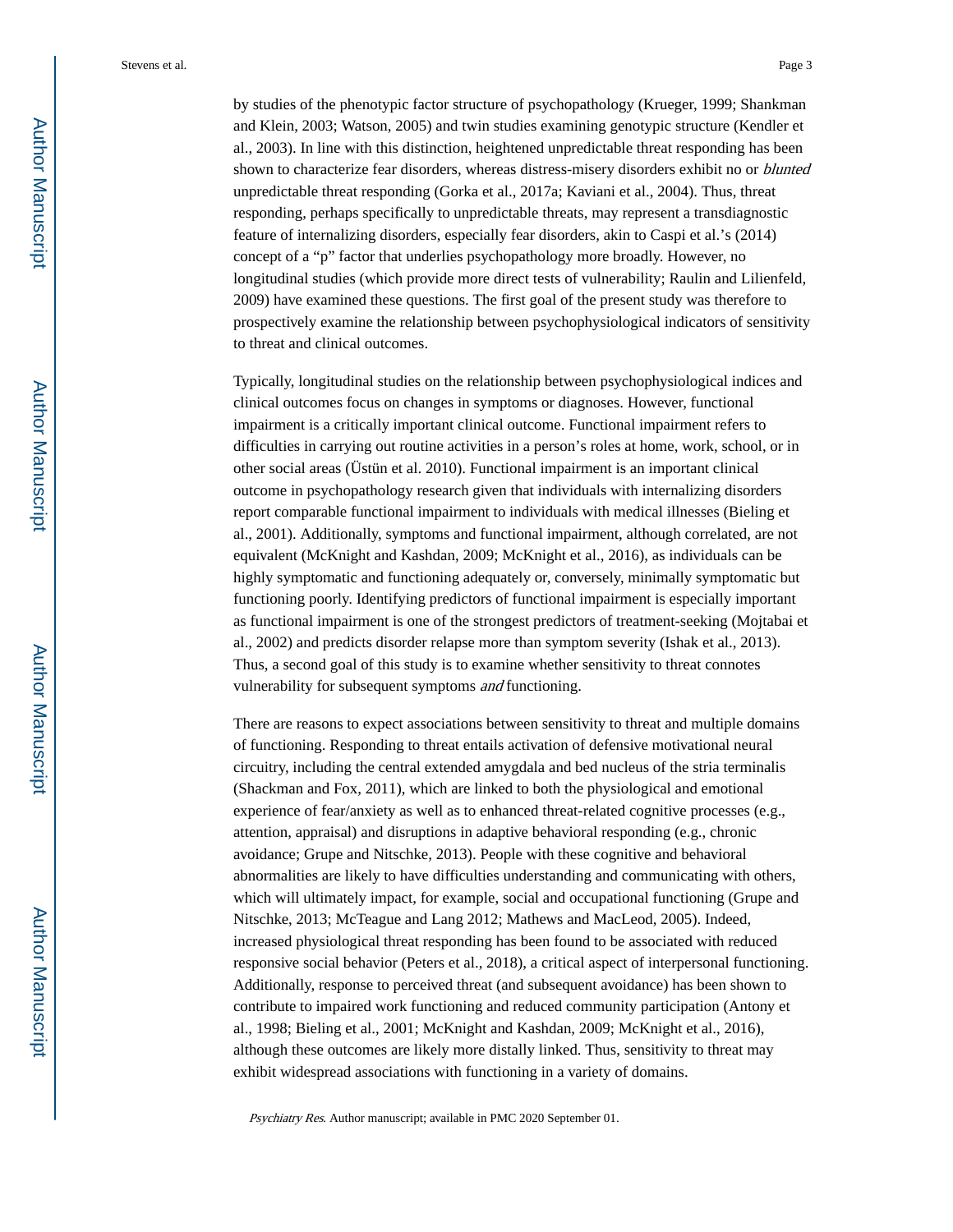If sensitivity to threat, or any psychophysiological measures, are to be useful markers of vulnerability, they should provide additional information about the biological correlates and/or underpinnings of disorders above that explained by symptom measures. If they cannot, it would be more economical to not include psychophysiological assessments and just use diagnostic or other self-report measures to predict outcomes. Assuming that psychophysiological markers represent vulnerability to developing psychopathology, and therefore exist prior to disorder onset (Graver, 1987), they might contribute predictive power beyond measures of symptoms in predicting functional outcomes. Another goal of including psychophysiological measures is to aid in construct validation and refinement, as examining patterns of co-variation with other constructs can enhance understanding of mechanisms of psychopathology. In the current study, we incorporate measures of both symptoms of psychopathology and functional impairment to aid in validating the constructs of heightened responsivity to unpredictable and predictable threat. Consistent with the mission of RDoC, these insights can ultimately be integrated into a more comprehensive framework that captures the interface between neurobiology and psychopathology.

In sum, the aim of the present study is to examine whether sensitivity to unpredictable and/or predictable threat are associated cross-sectionally and longitudinally with symptoms of psychopathology and functional impairment. Furthermore, this study will examine whether sensitivity to unpredictable and/or predictable threat predict symptoms and functioning over a one-year follow-up *independent* of psychiatric diagnoses.

## **2. Methods**

#### **2.1. Participants and Procedure**

Participants ( $N = 409$ ) were recruited as part of a larger investigation on cognitive and affective responding in internalizing psychopathology (Correa et al., in press; Weinberg et al., 2015). Participants were 18–30 and exclusion criteria included personal or family history of mania or psychosis, major medical or neurological illness, and history of serious head trauma. As the broader study examined neural measures, left-handed individuals were excluded. Participants were recruited irrespective of diagnoses, but as discussed below, current and lifetime psychopathology were assessed. All participants provided informed consent after reviewing the study procedures. The study was conducted in accordance with the Declaration of Helsinki and approved by the University Institutional Review Board (protocol #2012–0646).

At the baseline visit, participants completed several laboratory tasks in a counterbalanced order, including the NPU-threat task and interviewer-administered assessments of diagnoses and functional impairment. As a secondary aim of the study, a subset of participants ( $n =$ 144; 35.2%) returned for a 12-month follow-up, during which symptoms and functioning were reassessed. Of participants who completed the follow-up visit, 40 were excluded due to missing ( $n = 32$ ) or unusable ( $n = 8$ ) startle data, leaving 104 participants. There were no differences between participants who did versus did not complete the follow-up on age, gender, ethnicity, medication status, current or lifetime psychiatric diagnoses, or baseline functioning ( $p_s > 0.14$ ), nor SUT or SPT ( $p_s > 0.395$ ). Participant demographic and clinical characteristics are in Table 1.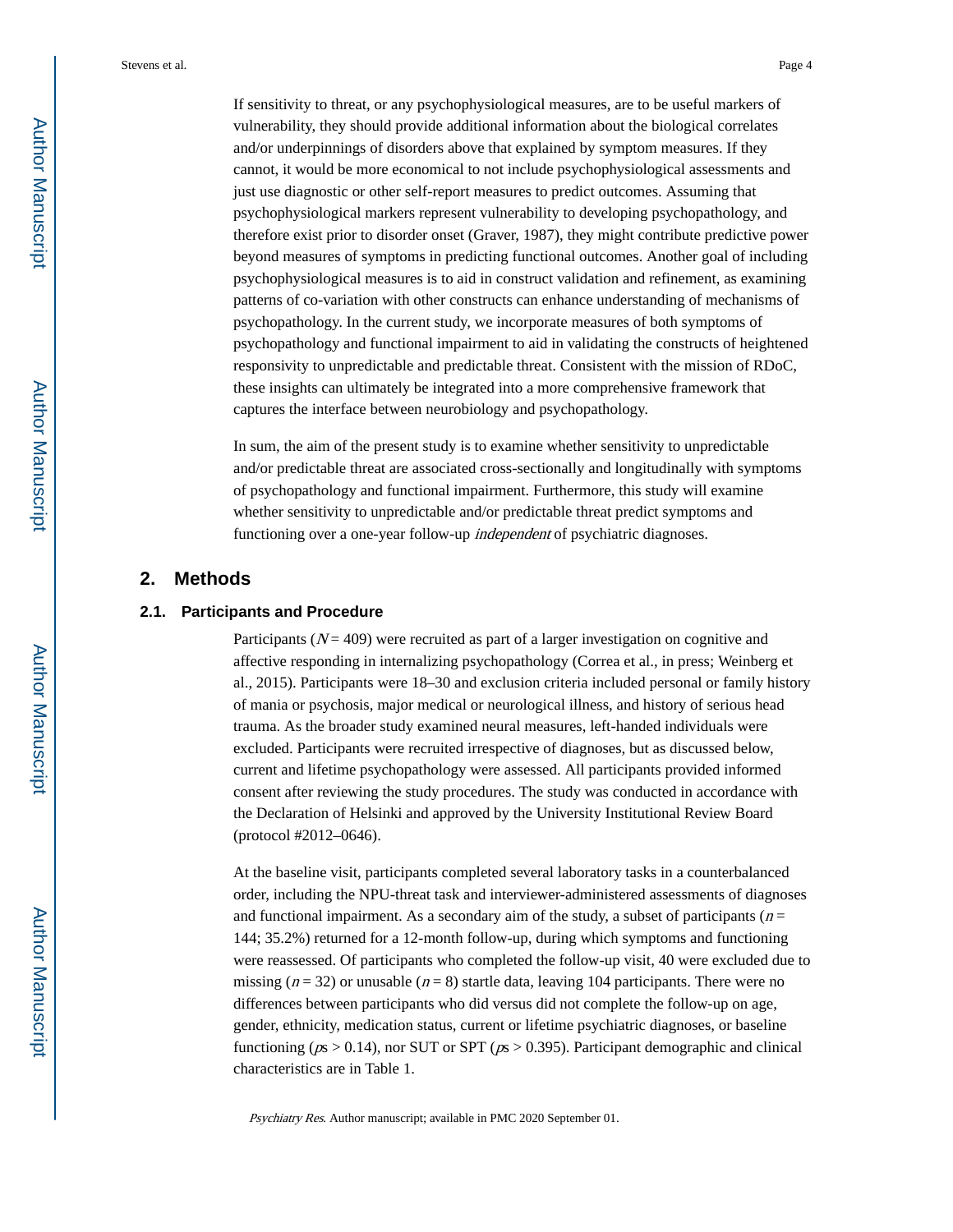## **2.2. Measures of Functioning and Psychopathology**

**2.2.1. Structured Clinical Interview for DSM-5 (SCID-5).—**Current (i.e., past month) and lifetime Axis I psychopathology at baseline was assessed using the SCID-5 (First et al., 2015). Interviewers were trained to criterion by viewing the SCID-101 training videos (Biometrics Research Department, New York, NY), observing two SCIDs with an experienced interviewer, and completing three SCIDs observed by advanced interviewers (and the senior author) in which diagnoses were in full agreement with observers. In a subset of the sample, retest reliability was moderate to strong for all diagnoses (Shankman et al., 2018).

### **2.2.2. World Health Organization Disability Assessment Schedule 2.0**

**(WHODAS).—**The 36-item WHODAS interview is a gold standard assessment of disability comprised of six domains of current (past month) functioning - Cognition (understanding, communicating), Getting Along with Others, Life Activities (household, work, or school), Participation in Society, Mobility, and Self-Care. Higher scores reflect greater functional impairment. Domain-level scores have excellent internal consistency and test-retest reliability, as well as concurrent, construct, and discriminant validity (Ustün et al., 2010). Cronbach's alphas for WHODAS domains in this study were 0.81–0.92.

**2.2.3. WHODAS 12-item Short Form (WHODAS<sub>12</sub>).—The WHODAS<sub>12</sub> interview** was administered one year after the initial SCID and retrospectively assessed impairment since the baseline visit. The WHODAS<sub>12</sub> accounts for 81% of the variance in the WHODAS (Ustün et al., 2010), but only produces an overall disability score and not domain-level scores. Interviewers determined  $WHODAS_{12}$  impairment ratings for each month during the follow-up period. Given that functioning might change over time with changing circumstances, functioning during the follow-up was operationalized as the average of the maximum WHODAS $_{12}$  item scores from each month, irrespective of domain. This allowed us to capture participants' worst functioning over time regardless of which domain was impaired. Additionally, we chose to examine average functioning over the follow-up rather than WHODAS<sub>12</sub> scores *at* 12 months given that the latter represents a snapshot and may not reflect dysfunction that occurred during the followup period but was resolved at the 12 month assessment. Internal consistency of the 12 monthly maximum scores was excellent (α  $= 0.94$ ).

**2.2.4. Longitudinal Interval Follow-up Evaluation (LIFE; Keller et al., 1987).—** The LIFE is a semi-structured interview that retrospectively assesses the severity and course of disorders. For each week since baseline, a 1 (absent) to 6 (severe) rating (psychiatric

status rating) was assigned for each disorder assessed, reflecting more severe symptoms. Ratings of 5 or 6 signified that full diagnostic criteria were met for the disorder during that week, with 6 indicating more severe symptoms than a 5. Symptom severity was operationalized as the average psychiatric status ratings for the relevant disorders over the follow up. The LIFE has exhibited good to excellent inter-rater reliability and excellent testretest reliability over one-year periods (Keller et al., 1987; Warshaw et al., 1994).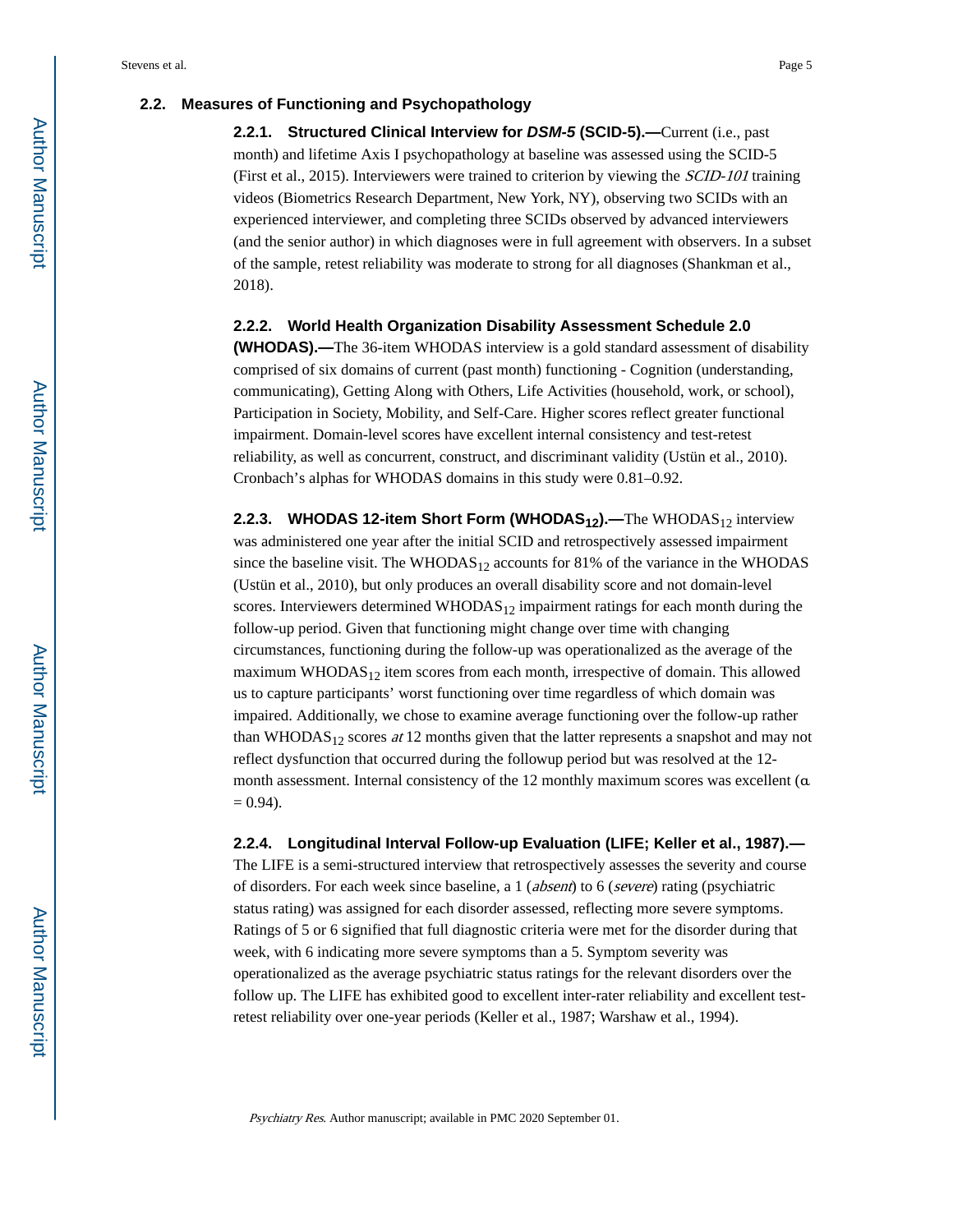## **2.3. NPU-Threat Task**

Participants completed a modified version of the NPU-threat task, used repeatedly in our laboratory (Gorka et al., 2017a; Sarapas et al., 2014). The task included three within-subject conditions: no shock (N), predictable shock (P), and unpredictable shock (U). Each condition lasted 145s, during which six 4s visual countdowns were presented. Inter-stimulus intervals (ISIs; i.e., time between countdowns) ranged from  $15-21s$  ( $M = 18s$ ) during which only text describing the condition was visible. During N, no shocks were delivered. During P, participants received a shock every time the countdown reached 1. During U, shocks were administered during the countdown or ISI. Text at the bottom of the screen informed participants of the current condition by displaying "no shock" (N), "shock at 1" (P), or "shock at anytime" (U). Startle probes were presented during countdowns (1–2s following countdown onset) and ISIs (4–13s following ISI onset). The time between shocks (or startle probes) and the following startle probe was always more than 10s to ensure that the subsequent startle response was not affected by immediately preceding stimuli. Each condition was presented twice in randomized order (counterbalanced across participants). Participants received 24 electric shocks (12 in P; 12 in U) and 60 startle probes (20 in each of N, P, and U).

#### **2.4. Electromyography Startle Data Collection and Processing**

Electromyography data were acquired using BioSemi Active Two (Amsterdam, Netherlands), and stimuli were delivered with PSYLAB (Contact Precision Instruments, London, UK). Acoustic startle probes were 40 ms, 103dB bursts of white noise with nearinstantaneous rise time presented binaurally through headphones. Electric shocks lasted 400ms. Startle responses were recorded from two 4mm Ag/AgCl electrodes placed over the left orbicularis oculi muscle. The ground electrode was the frontal pole of an electroencephalography cap. Data were collected using a bandpass filter of DC-500Hz at a sampling rate of 2000Hz.

Blinks were scored according to published guidelines (Blumenthal et al., 2005). Data processing included applying a 28Hz high-pass filter, rectifying, then smoothing using a 40Hz low-pass filter. Blinks were defined as the peak amplitude of electromyography activity within 20–150ms following startle probe onset relative to baseline (i.e., the 50ms preceding startle probes). Peaks were identified by software but verified by hand. Blinks were scored as nonresponses (coded as zero) and missing using published guidelines and definitions (Blumenthal et al., 2005). Blink magnitude (i.e., including nonresponses in condition averages) values were used in analyses.

# **2.5. Data Analytic Plan**

The larger study from which this sample was drawn was a family study; thus, many participants were part of the same family, which violates assumptions of independence required for many traditional statistical tests. Analyses were therefore mixed regression models, which account for shared variance between siblings nested within the same family (e.g., aggregation of symptoms). Prior to analyses, outliers in all variables defined as data below or above the first or third quartile by more than 1.5 times the interquartile range (IBM Corp, 2017) were removed to prevent biased results. Then, all predictors were standardized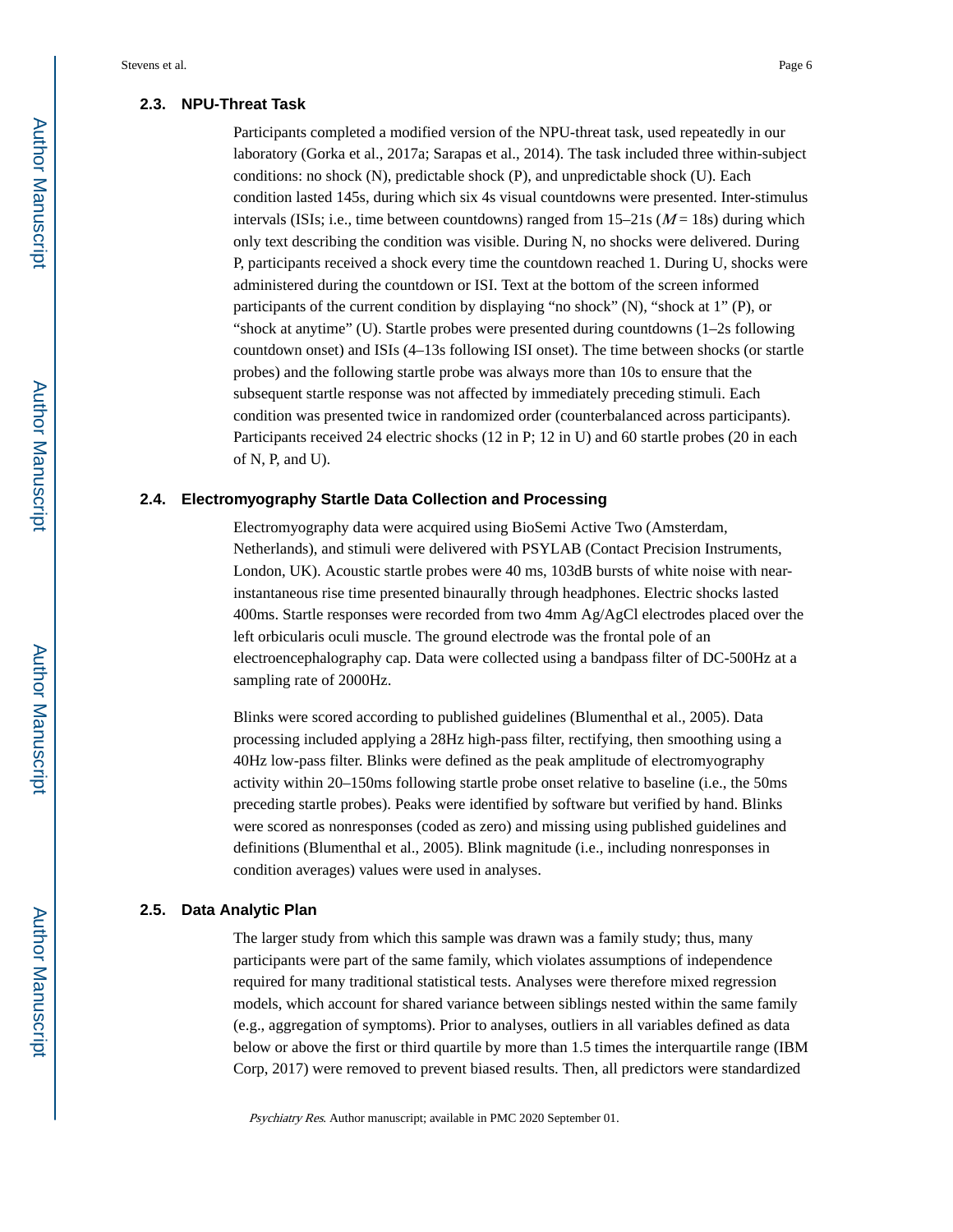via z-scores. First, to examine the effects of the NPU-threat task on electromyography startle, we conducted a 3 (Condition: N, P, U)  $\times$  2 (Cue: countdown, ISI) repeated-measures mixed model with Condition and Cue as within-subjects factors. Second, we examined the predictive power of baseline SUT and SPT on outcomes. Two types of models were run: (1) predicting concurrent diagnosis or functioning (WHODAS) and (2) predicting follow-up symptoms (average severity for corresponding disorders on the LIFE) and functioning (WHODAS<sub>12</sub>). Third, to examine whether prospective relationships between threat responding and functioning could be explained by symptoms during the follow-up period, we added average follow-up symptom severity to the previous models. In follow-up models, baseline WHODAS General Disability and any current<sup>1</sup> internalizing diagnoses (MDD, panic disorder, social phobia, specific phobia, GAD, obsessive compulsive disorder, posttraumatic stress disorder [PTSD]) were included as covariates. This was done to (a) control for baseline levels of functioning and (b) more broadly, examine the independent effects of sensitivity to threat from diagnoses. Given the heterogeneity of internalizing disorders, and that fear disorders are more consistently linked to aberrant threat responding (Gorka et al., 2017a), separate models were conducted covarying fear (panic, social phobia, specific phobia, PTSD) and distress-misery  $(GAD, MDD)^2$  disorders.

SUT was defined as startle during  $U_{CD}$  adjusted for  $N_{CD}^3$  and SPT was defined as startle during  $P_{CD}$  adjusted for N<sub>CD</sub>. Residualized change scores have better psychometric properties than difference scores (e.g., U<sub>CD</sub>-N<sub>CD</sub>) (see Meyer et al., 2017 for further discussion)4. Additionally, residualized scores eliminate questions of whether observed differences in potentiation are due to differences in the active condition or differences at baseline.

# **3. Results**

# **3.1. NPU-Threat Task Effects**

Consistent with prior studies, there were main effects of Condition  $[F(2, 180.32) = 124.96, p$  $< 0.001$ ,  $\eta_p^2 = 0.58$ ] and Cue [*F*(1, 235.40) = 24.31, *p* < 0.001,  $\eta_p^2 = 0.17$ ], which were qualified by a Condition x Cue interaction [ $R$ 2, 312.34) = 19.21,  $p$  < 0.001,  $\eta_p^2$  = 0.11]. As in prior studies, to follow up this interaction, we subtracted startle magnitude during the no shock condition from that of the threat conditions. Both scores were significantly greater than zero, demonstrating threat-potentiated startle: unpredictable  $[(1309) = 13.33, p < 0.001,$  $d = 1.52$ ] and predictable  $\lbrack t(309) = 4.83, p < 0.001, d = 0.55 \rbrack$ . Additionally, startle potentiation was greater during unpredictable than predictable threat  $\lceil \frac{1}{309} \rceil = 7.55$ ,  $p <$  $0.001, d = 0.40$ ].

<sup>1</sup>Given that assessment of baseline functioning was past-month and threat responding was a current snapshot, current diagnoses were used in all models. Patterns of effects were similar, albeit weaker, for lifetime diagnoses.<br><sup>2</sup>Evidence is mixed as to whether PTSD is a fear or distress-misery disorder (Watson, 2005). Analyses included PTSD as a fear

disorder, although the pattern of findings was identical when it was a distress-misery disorder (see McTeague and Lang, 2012).<br><sup>3</sup>SUT can also be computed as the average of UCD and UISI minus the average of N<sub>CD</sub> and N<sub>IS</sub> cannot be averaged in the predictable condition given that the two phases are qualitatively different, similar to our prior studies (Gorka and Shankman, 2017) only countdown phases were examined. This allowed SUT and SPT to be matched on the number of startle

probes in each condition average and the visual stimuli (i.e., countdowns) on the screen.<br><sup>4</sup>The pattern of results was identical, albeit less robust, when potentiation was analyzed using difference scores rather than residualized scores.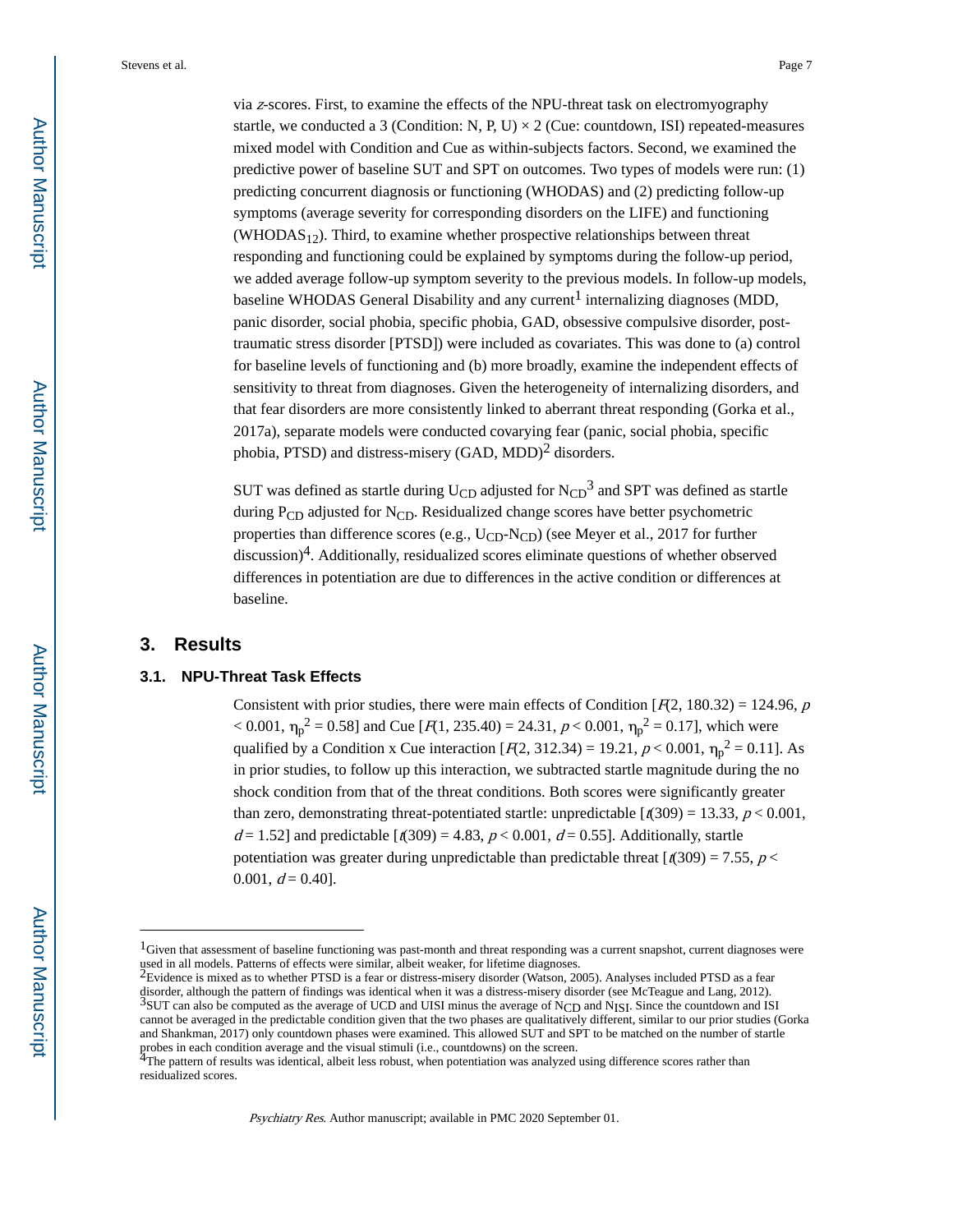# **3.2. Associations between Baseline Threat Responding, SCID Diagnoses, and Functioning**

As shown in Table 2, consistent with prior studies, greater SUT ( $p = 0.028$ ), but not SPT ( $p$  $= 0.295$ ), was associated with fear disorders, but neither SUT ( $p = 0.767$ ) nor SPT ( $p = 0.767$ ) 0.596) was associated with distress-misery disorders. There was no association between threat responding and any internalizing disorder ( $p_s > 0.25$ ) when fear and distress-misery disorders were combined.

At baseline, greater SUT was associated with impairment in WHODAS Cognition ( $p =$ 0.004) and Getting Along with Others ( $p = 0.019$ ). Greater SPT was associated with greater impairment in Cognition ( $p < 0.001$ ), Getting Along with Others ( $p = 0.027$ ), and Mobility  $(p = 0.003)$ . SCID diagnosis of any internalizing disorder (and both fear and distress-misery disorders) was associated with greater baseline functional impairment, including WHODAS General Disability and all six subscales ( $p_s$  = 0.028).

# **3.3. Threat Responding and Diagnoses as Independent Predictors of Follow-Up Outcomes**

As shown in Table 3, baseline diagnosis of any internalizing disorder (and fear and distressmisery disorders) predicted average overall symptoms of psychopathology on the LIFE during follow-up ( $ps < 0.001$ ), whereas SUT ( $ps > 0.332$ ) and SPT ( $ps > 0.126$ ) did not.

As shown in Table 4, SUT ( $p = 0.009$ ) independently predicted worse WHODAS<sub>12</sub> functioning during the follow-up over and above baseline functioning and any internalizing disorder at baseline.<sup>5</sup> The effect of SUT was similar when fear or distress-misery disorders were examined separately. SPT ( $p = 0.007$ ) also independently predicted worse WHODAS<sub>12</sub> functioning during the follow-up over and above baseline WHODAS functioning and any internalizing diagnosis and exhibited comparable results to SUT when fear or distressmisery disorders were examined separately.

#### **3.4. Predicting Follow-Up Functioning Independent of Follow-Up Symptoms**

Finally, when symptoms during the follow-up were added as covariates to the models predicting follow-up WHODAS<sub>12</sub> functioning, SUT continued to predict greater functional impairment adjusting for any baseline internalizing ( $p = 0.028$ ), fear ( $p = 0.009$ ), or distressmisery ( $p = 0.010$ ) disorder. SPT also independently predicted functional impairment during follow-up irrespective of any internalizing ( $p = 0.026$ ), as well as fear ( $p = 0.001$ ), or distress-misery ( $p = 0.005$ ) disorder (Table 5).

# **4. Discussion**

The present study found that sensitivities to both unpredictable and predictable threat predicted functional impairment at both baseline and during the follow-up, even when

<sup>5</sup>As discussed above, we were interested in capturing functioning across the one-year follow-up period rather than solely a snapshot (e.g., functioning at 12 months), as the latter approach may mask impairment that occurred during the year but that resolved by 12 months. Indeed, after adjusting for baseline diagnoses, the association between threat responding and functioning varied a great deal when functioning during each of the 12 months was analyzed separately (range of  $p_s = .001-.747$ ).

Psychiatry Res. Author manuscript; available in PMC 2020 September 01.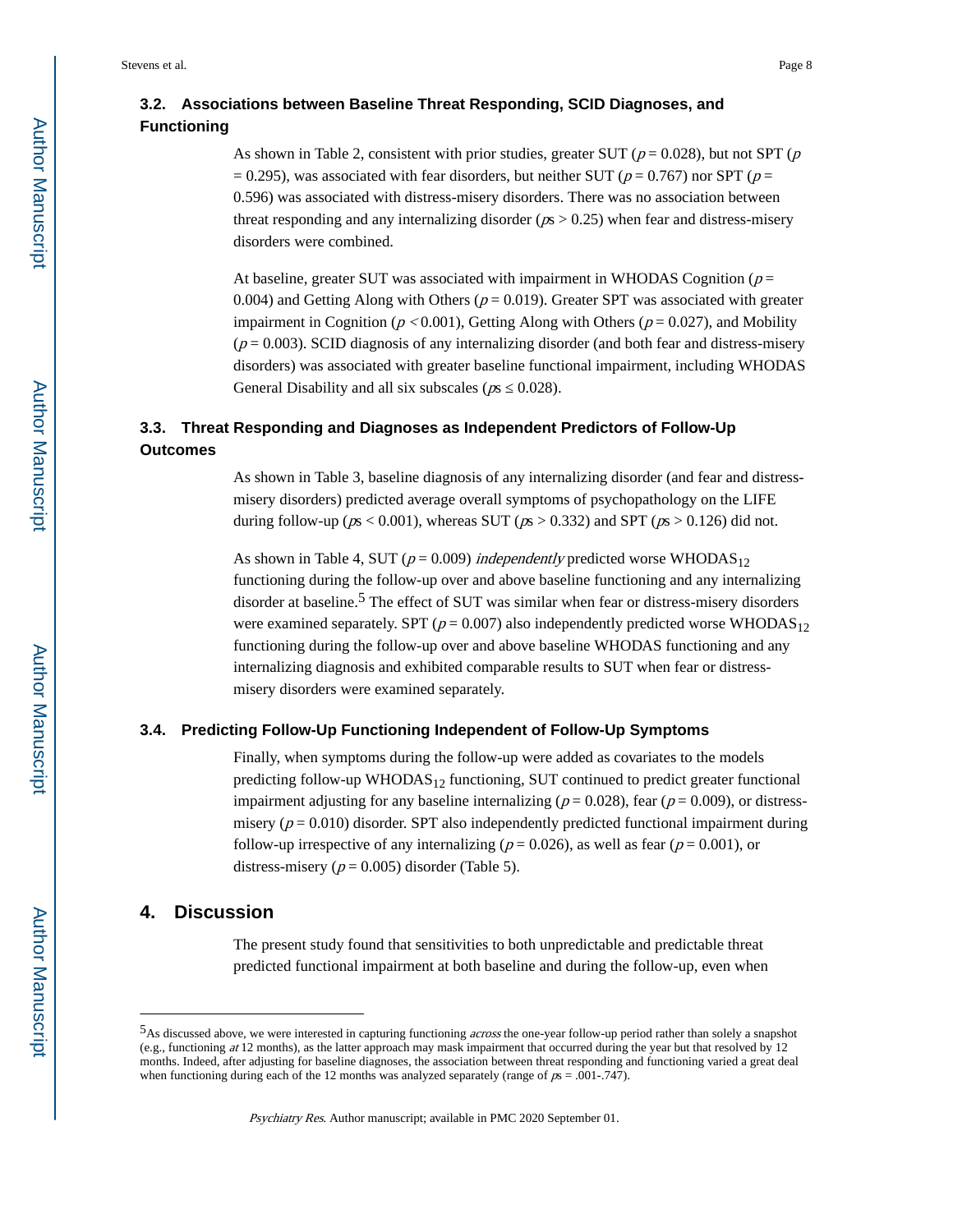accounting for baseline differences in functioning. Importantly, threat responding demonstrated predictive validity on outcomes over and above diagnosis. However, whereas elevated SUT was associated with baseline diagnosis of fear disorders, neither SUT nor SPT predicted symptoms during the follow-up.

These findings demonstrate that threat responding, perhaps particularly unpredictable threat responding, connotes vulnerability for certain psychopathologies (Gorka et al., 2017a; Nelson et al., 2013) and extend prior findings to functional outcomes. This study is one of the first to demonstrate a longitudinal relationship between neurobiological vulnerability markers of threat responding and clinically relevant functional impairment beyond symptoms. If RDoC, or any model that utilizes expensive neurobiological measures, is to ultimately help refine our diagnostic system, it is essential that RDoC constructs demonstrate predictive power for important outcomes such as functioning. That threat responding remained an equal or stronger predictor of functioning *independent* of diagnosis reflects its potential validity and added utility.

The findings also highlight the distinction between symptoms and functioning. Threat responding and baseline diagnoses were each associated with concurrent functioning in multiple domains. However, sensitivity to threat was associated with more circumscribed domains (cognition, getting along with others), suggesting that threat responding may be more relevant for some functional domains than others. The results for cognition are particularly notable as evidence has linked neural circuits involved in threat responding to attention to and appraisal of threat (Grupe and Nitschke, 2013), which may be more directly associated with cognitive domains of functioning. Threat responding may also impact domains such as community participation, but more distally (or mediated by other deficits). Notably, diagnosis and physiological threat responding exhibited different predictive relationships with symptoms and functional impairment. Although baseline diagnosis was a strong predictor of symptoms during the follow-up, only distress-misery disorders predicted subsequent functional *impairment*, a finding consistent with larger associations between symptoms and functioning for depression relative to most anxiety disorders (McKnight and Kashdan, 2009; McKnight et al., 2016). Similarly, although sensitivity to threat evidenced weaker associations with follow-up symptoms compared to diagnosis, it generally evidenced stronger associations with functioning at follow-up than diagnosis, even independent of symptoms during the follow-up. This suggests that symptoms and functioning, while correlated, reflect distinguishable outcomes that each provide unique, valuable information.

There are several reasons that sensitivity to threat might evidence stronger longitudinal associations with functioning than symptoms. First, startle responding to threats represents a more proximal index of emotion generation and regulation (given its associations with brain regions such as the dorsal anterior cingulate cortex; Gorka et al., 2017b) than self-reported symptoms, and thus may play a larger role in functioning than symptom severity (Graver, 1987). Second, follow-up symptoms were assessed for each DSM disorder using the LIFE's psychiatric status ratings. While DSM disorders were grouped into fear and distress-misery disorders, using transdiagnostic measures specifically designed to reflect the factor structure of psychopathology (e.g., Hierarchical Taxonomy of Psychopathology [HiTOP]) or trait-like measures (e.g., anxiety sensitivity; Stevens et al., 2017) may have yielded different results.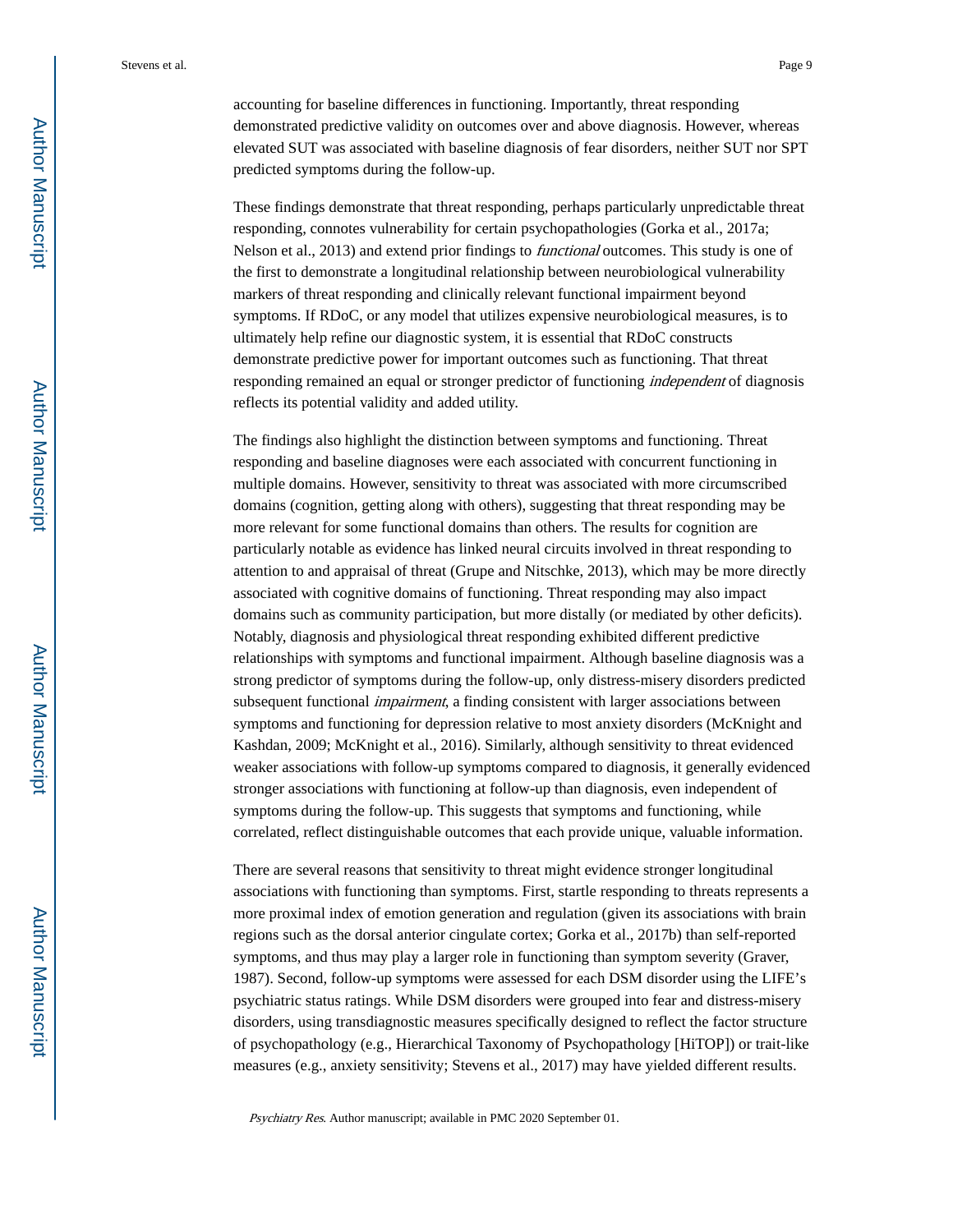Stevens et al. Page 10

Finally, it is possible that relatively low symptom severity during the follow-up restricted the variance in symptoms that could be explained by threat responding. As this is one of the few psychophysiological studies that have attempted to disambiguate symptoms from functioning, further studies are needed to differentiate mechanisms that lead to symptoms versus functional impairment.

It is also interesting that sensitivity to both unpredictable and predictable threat predicted these outcomes. Threat responding in general, not just SUT, may be an important marker of vulnerability for psychopathology. Given the abundant evidence specifically linking SUT to personal (Gorka et al., 2017a; Shankman et al., 2013) and familial (Nelson et al., 2013) vulnerability for internalizing psychopathology as well as physiological distinctions between unpredictable versus predictable threat responding (Davis, 1998, 2006), an alternative interpretation is that unpredictable and predictable threat responding may operate via separate mechanisms but have final common neural circuitry (Shackman and Fox, 2016) that leads to functional outcomes. Indeed, McEvoy et al. (in press) speculate that mechanisms of unpredictable threat responding may have substantial overlap with predictable threat responding. Given that the neurobiology of the startle response is well-documented, it is possible that the disruptions in the overlapping neural circuitry of SUT and SPT is involved in the pathways leading from neurophysiological vulnerability to functional impairment, especially in cognitive, and to some extent, behavioral domains (Grupe and Nitschke, 2013).

The NPU-threat task is well suited for future investigations of sensitivity to threat. The NPU-threat task produces reliable responses (Kaye et al., 2016; Lieberman et al., 2017) and can be used to assess other neurobiological constructs of interest via event-related potentials (e.g., Nelson et al., 2015; Stevens et al., 2017) and magnetic resonance imaging (Gorka et al., 2017b; Gorka et al., 2014). Adaptations of the task (e.g., aversive images, air puffs) have been successfully used in various populations, including children (Grillon and Ameli, 1998; Nelson and Hajcak, 2017), enabling examination of the development of symptoms and functioning. Additionally, the NPU-threat task measures sensitivity to unpredictable and predictable threat within the same paradigm, reducing burden on participants and maintaining internal validity. Given the substantial variability in the relationship between sensitivity to threat and functioning (Figure 1), threat responding may be a particularly important vulnerability factor for some individuals more than others. These findings represent an important step toward identifying individuals at greater risk for future psychopathology, which would enable clinicians to intervene before symptoms or impairment worsen.

Although the present study had several notable strengths (e.g., interviewer-assessed diagnoses of multiple psychopathologies, follow-up assessment), these findings should be interpreted in light of several limitations. First, all participants were young adults, limiting generalizability to individuals of other ages and aspects of functioning that are less pertinent to this age group (e.g., mobility). Second, although a substantial number of individuals in the sample met criteria for one or more diagnoses, the number of individuals meeting criteria for some diagnoses was small, precluding analyses of specific diagnoses. This may be particularly true of distress-misery diagnoses, leading to greater error variance and unreliable coefficient estimates for the models testing the predictive power of these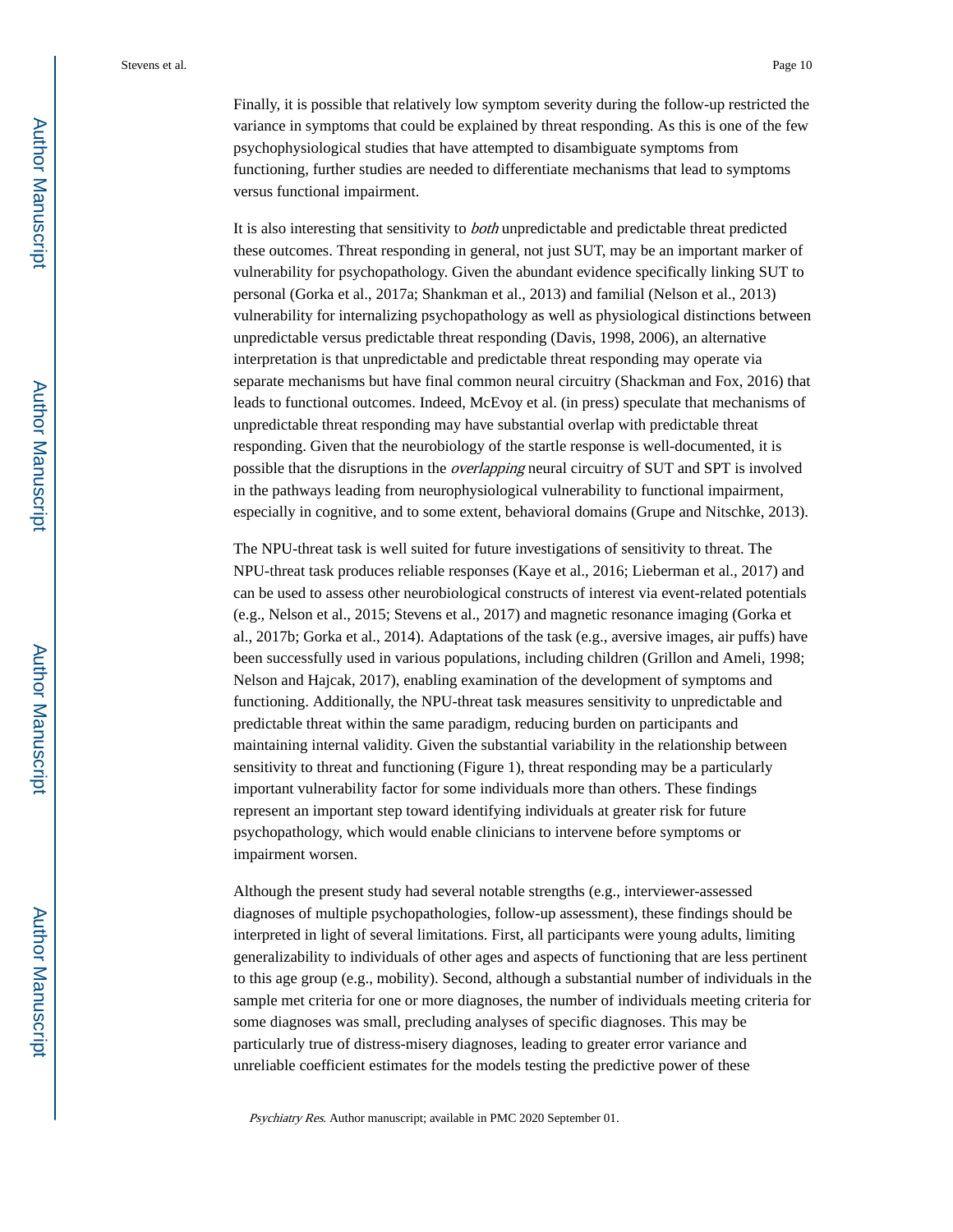disorders. Relatedly, because follow-up assessment was a secondary aim of the larger study, a substantially smaller sample of participants completed the follow-up. However, baseline diagnoses evidenced similar relationships with functioning across fear and distress-misery disorders and both were distributed evenly among samples, providing some evidence of generalizability across disorders and samples. Third, although the WHODAS and  $WHODAS<sub>12</sub>$  are validated, widely-used assessments of functioning and assess a variety of domains, they do not necessarily assess *all* relevant aspects of functioning and may conflate impairment with core symptoms of some psychopathologies (e.g., engagement in social situations in social phobia). Use of the  $WHODAS_{12}$  also limited our ability to examine specific aspects of functioning during the follow-up. Future studies may consider behavioral or observer-reported indices of functioning to complement the WHODAS and assess additional domains. Finally, given that this research was exploratory in nature, we chose not to employ alpha value corrections for multiple comparisons in our analyses, thus our findings should be interpreted with caution.

In summary, sensitivity to both unpredictable and predictable threat predicted concurrent functioning and functional impairment during a one-year follow-up period independent of both baseline diagnosis and symptoms of psychopathology during the follow-up. In contrast, although baseline diagnosis consistently predicted current functioning and symptoms during the follow-up, only distress-misery disorder diagnoses longitudinally predicted functioning. These findings demonstrate the *added* clinical utility of assessing sensitivity to threat as vulnerability markers for internalizing psychopathology in addition to traditional diagnostic assessments and support using the NPU-threat task to assess the RDoC constructs of acute and potential threat responding. Furthermore, these findings highlight the distinction between symptom-based and functional outcomes and support the assessment of both types of outcomes in psychopathology research.

# **Acknowledgements**

This work was supported by the National Institute of Mental Health grant R01 MH098093 awarded to Dr. Shankman.

# **References**

- Alvarez RP, Chen G, Bodurka J, Kaplan R, Grillon C, 2011 Phasic and sustained fear in humans elicits distinct patterns of brain activity. Neuroimage. 1, 389–400. doi:10.1016/j.neuroimage.2010.11.057
- Antony MM, Roth D, Swinson RP, Huta V, Devins GM, 1998 Illness intrusiveness in individuals with panic disorder, obsessive-compulsive disorder, or social phobia. J. Nerv. Ment. Dis 186(5), 311–315. doi:10.1097/00005053-199805000-00008 [PubMed: 9612449]
- Ballard ED, Ionescu DF, Vande Voort JL, Slonena EE, Franco-Chaves J, Zarate CA Jr., et al., 2014 Increased fear-potentiated startle in major depressive disorder patients with lifetime history of suicide attempt. J. Affect. Disord 162, 34–38. doi:10.1016/j.jad.2014.03.027 [PubMed: 24767002]
- Bieling PJ, Rowa K, Antony MM, Summerfeldt LJ, Swinson RP, 2001 Factor structure of the illness intrusiveness rating scale in patients diagnosed with anxiety disorders. J. Psychopathol. Behav. Assess 23(4), 223–230. doi:10.1023/A:1012723318964
- Blumenthal TD, Cuthbert BN, Filion DL, Hackley S, Lipp OV, van Boxtel A, 2005 Committee report: Guidelines for human startle eyeblink electromyographic studies. Psychophysiology. 42, 1–15. doi: 10.1111/j.1469-8986.2005.00271.x [PubMed: 15720576]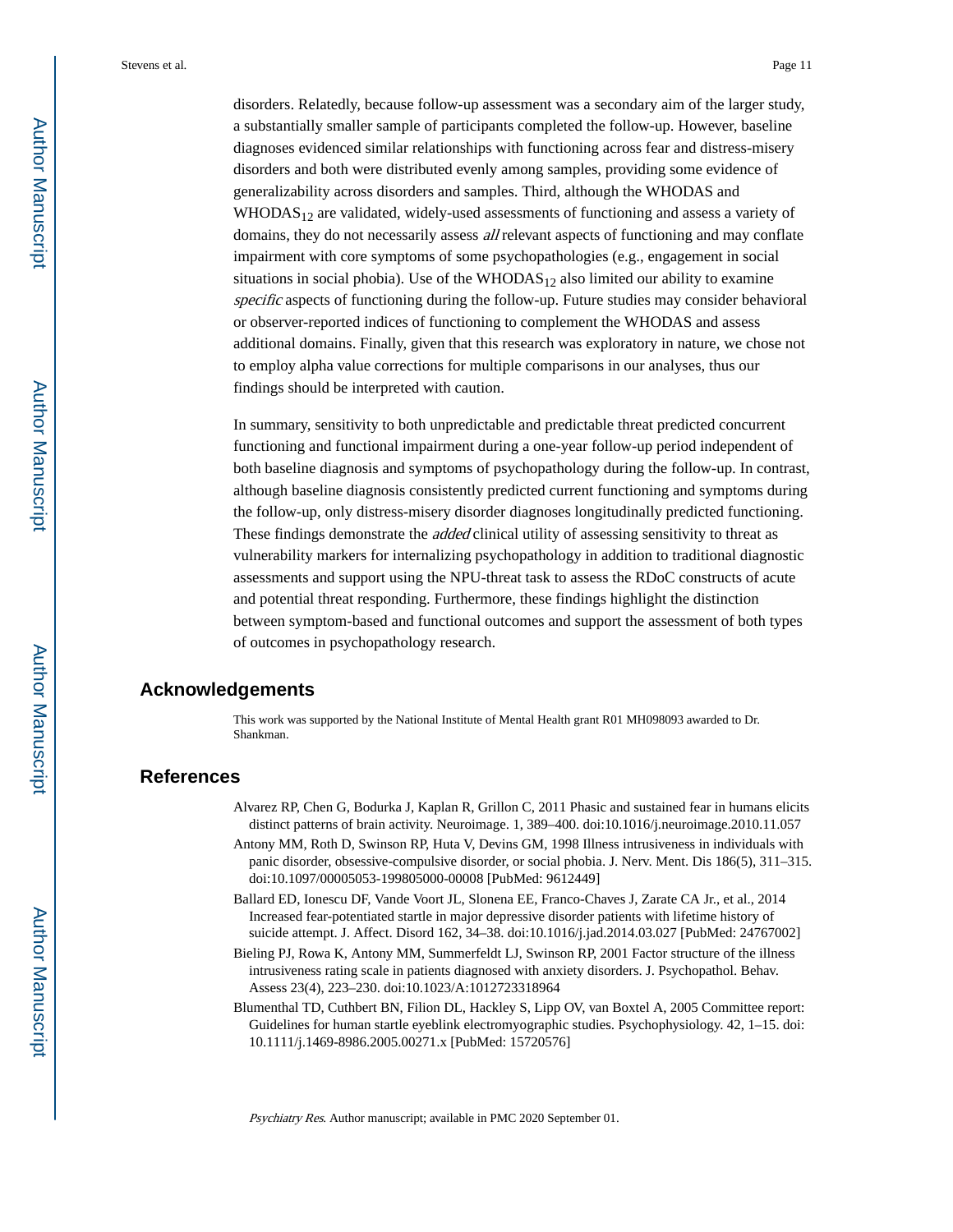- Carleton RN, 2016 Into the unknown: A review and synthesis of contemporary models involving uncertainty. J. Anxiety Disord 39, 30–43. doi:10.1016/j.janxdis.2016.02.007 [PubMed: 26945765]
- Caspi A, Houts RM, Belsky DW, Goldman-Mellor S, Harrington H, Israel S, et al., 2014 The p factor: One general psychopathology factor in the structure of psychiatric disorders? Clin. Psychol. Sci 2(2), 119–137. doi:10.1177/2167702613497473
- Correa K, Liu H, Shankman SA (In press). The role of intolerance of uncertainty in current and remitted internalizing and externalizing psychopathology. J. Anxiety Disord doi: 10.1016/j.janxdis. 2019.01.001
- Cuthbert BN, Insel TR, 2013 Toward the future of psychiatric diagnosis: the seven pillars of RDoC. BMC Med. 11(1), 126. doi:10.1186/1741-7015-11-126 [PubMed: 23672542]
- Davis M, 1998 Are different parts of the extended amygdala involved in fear versus anxiety? Biol. Psychiatry. 44, 1239–1247. doi:10.1016/S0006-3223(98)00288–1 [PubMed: 9861467]
- Davis M, 2006 Neural systems involved in fear and anxiety measured with fear-potentiated startle. Am. Psychol 61, 741–56. doi:10.1037/0003-066X.61.8.741 [PubMed: 17115806]
- First MB, Williams JBW, Karg RS, Spitzer RL, 2015 Structured Clinical Interview for DSM-5 Disorders, Clinician Version (SCID-5-CV). American Psychiatric Association Publishing, Arlington, VA.
- Gorka SM, Lieberman L, Shankman SA, Phan KL, 2017a Startle potentiation to uncertain threat as a psychophysiological indicator of fear-based psychopathology: An examination across multiple internalizing disorders. J. Abnorm. Psychol 126(1), 8–18. doi:10.1037/abn0000233 [PubMed: 27868423]
- Gorka SM, Lieberman L, Shankman SA, Phan KL, 2017b Association between neural reactivity and startle reactivity to uncertain threat in two independent samples. Psychophysiology 54(5), 652– 662. doi:10.1111/psyp.12829 [PubMed: 28150320]
- Gorka SM, Nelson BD, Phan KL, Shankman SA (2014). Insula response to unpredictable and predictable aversiveness in individuals with panic disorder and comorbid depression. Biol. Mood Anxiety Disord 4, 9. doi:10.1186/2045-5380-4-9 [PubMed: 25337388]
- Gorka SM, Shankman SA, 2017 Preliminary evidence that reactivity to uncertain threat is an endophenotype for alcohol use disorder. Drug Alcohol Depend 180, 265–271. doi: 10.1016/ j.drugalcdep.2017.08.023 [PubMed: 28938184]
- Graver DL, 1987 Methodological issues facing the interpretation of high-risk studies: biological heterogeneity. Schizophr. Bull 13, 525–529. [PubMed: 3306909]
- Greenberg PE, Kessler RC, Birnbaum HG, Leong SA, Lowe SW, Berglund PA, et al., 2003 The economic burden of depression in the united states: How did it change between 1990 and 2000? J. Clin. Psychiatry 64(12), 1465–1475. doi:10.4088/JCP.v64n1211 [PubMed: 14728109]
- Greenberg PE, Sisitsky T, Kessler RC, Finkelstein SN, Berndt ER, Davidson JRT, et al., 1999 The economic burden of anxiety disorders in the 1990s. J. Clin. Psychiatry 60(7), 427–435. doi: 10.4088/JCP.v60n0702 [PubMed: 10453795]
- Grillon C, Ameli R, 1998 Effects of threat and safety signals on startle during anticipation of aversive shocks, sounds, or airblasts. J. Psychophysiol 12(4), 329–337. doi:10.1017/sjp.2014.106
- Grillon C, Baas JP, Pine DS, Lissek S, Lawley M, Ellis V, et al., 2006 The benzodiazepine alprazolam dissociates contextual fear from cued fear in humans as assessed by fear-potentiated startle. Biol. Psychiatry 60, 760–766. doi:10.1016/j.biopsych.2005.11.027 [PubMed: 16631127]
- Grillon C, Lissek S, Rabin S, McDowell D, Dvir S, Pine DS, 2008 Increased anxiety during anticipation of unpredictable but not predictable aversive stimuli as a psychophysiologic marker of panic disorder. Am. J. Psychiatry 165, 898–904. doi:10.1176/appi.ajp.2007.07101581 [PubMed: 18347001]
- Grillon C, Pine DS, Lissek S, Rabin S, Bonne O, Vythilingam M, 2009 Increased anxiety during anticipation of unpredictable aversive stimuli in posttraumatic stress disorder but not in generalized anxiety disorder. Biol. Psychiatry 66(1), 47–53. doi:10.1016/j.biopsych.2008.12.028 [PubMed: 19217076]
- Grupe DW, Nitschke JB, 2013 Uncertainty and anticipation in anxiety: An integrated neurobiological and psychological perspective. Nat. Rev. Neurosci 14(7), 488–501. doi:10.1038/nrn3524 [PubMed: 23783199]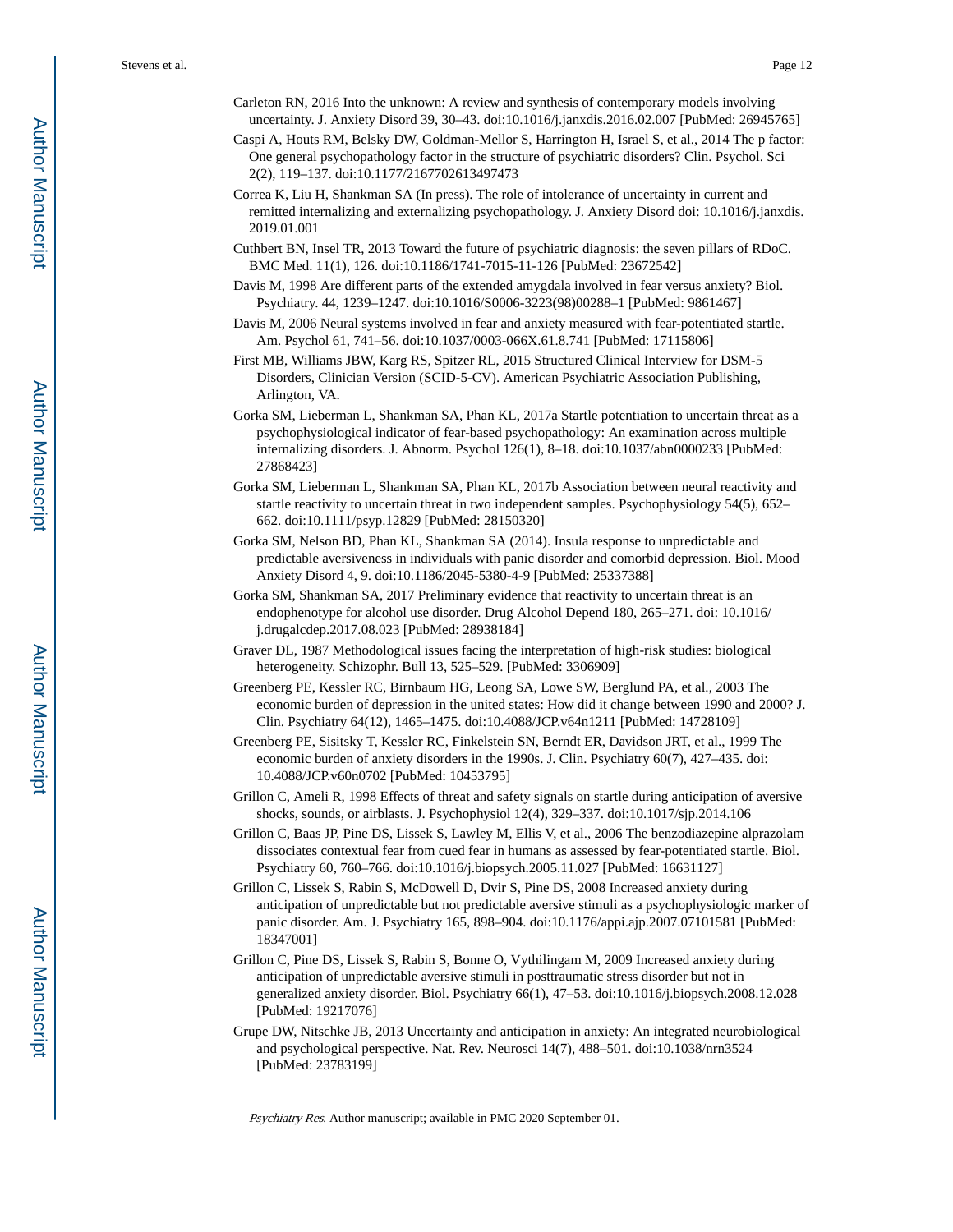IBM Corp (2017). IBM SPSS Statistics for Windows, Version 25.0 Armonk, NY: IBM Corp.

- Ishak WW, Greenberg JM, Cohen RM, 2013 Predicting relapse in major depressive disorder using patient-reported outcomes of depressive symptom severity, functioning, and quality of life in the individual burden of illness index for depression (IBI-D). J. Affect. Disord 151(1), 59–65. doi: 10.1016/j.jad.2013.05.048 [PubMed: 23790554]
- Jöreskog KG (1999, June 22). How large can a standardized coefficient be? Retrieved February 15, 2019 from <http://www.ssicentral.com/lisrel/column2.htm>
- Kaviani H, Gray JA, Checkley SA, Raven PW, Wilson GD, Kumari V, 2004 Affective modulation of the startle response in depression: Influence of the severity of depression, anhedonia, and anxiety. J. Affect. Disord 83(1), 21–31. doi:10.1016/j.jad.2004.04.007 [PubMed: 15546642]
- Kaye JT, Bradford DE, Curtin JJ, 2016 Psychometric properties of startle and corrugator response in NPU, affective picture viewing, and resting state tasks. Psychophysiology 53(8), 1241–1255. doi: 10.1111/psyp.12663 [PubMed: 27167717]
- Keller MB, Lavori PW, Friedman B, Nielsen E, Endicott J, McDonald-Scott P, et al., 1987 The longitudinal interval follow-up evaluation: A comprehensive method for assessing outcome in prospective longitudinal studies. Arch. Gen. Psychiatry 44(6), 540–548. doi:10.1001/archpsyc. 1987.01800180050009 [PubMed: 3579500]
- Kendler KS, Prescott CA, Myers J, Neale MC, 2003 The structure of genetic and environmental risk factors for common psychiatric and substance use disorders in men and women. Arch. Gen. Psychiatry 60(9), 929–937. doi:10.1001/archpsyc.60.9.929 [PubMed: 12963675]
- Kessler RC, Aguilar-Gaxiola S, Alonso J, Chatterji S, Lee S, Ormel J, et al., 2009 The global burden of mental disorders: An update from the WHO world mental health (WMH) surveys. Epidemiol. Psichiatr. Soc 18(1), 23–33. doi:10.1017/S1121189X00001421 [PubMed: 19378696]
- Kessler RC, Akiskal HS, Ames M, Birnbaum H, Greenberg P, Hirschfeld RMA, et al., 2006 Prevalence and effects of mood disorders on work performance in a nationally representative sample of U.S. workers. Am. J. Psychiatry 163(9), 1561–1568. doi:10.1176/appi.ajp.163.9.1561 [PubMed: 16946181]
- Kotov R, Krueger RF, Watson D, Achenbach TM, Althoff RR, Bagby RM, et al., 2017 The hierarchical taxonomy of psychopathology (HiTOP): A dimensional alternative to traditional nosologies. J. Abnorm. Psychol 126(4), 454–477. doi:10.1037/abn0000258 [PubMed: 28333488]
- Krueger RF, 1999 The structure of common mental disorders. Arch. Gen. Psychiatry 56(10), 921–926. doi:10.1001/archpsyc.56.10.921 [PubMed: 10530634]
- Lieberman L, Stevens ES, Funkhouser CJ, Weinberg A, Sarapas C, Huggins AA, et al., 2017 How many blinks are necessary for a reliable startle response? A test using the NPU-threat task. Int. J. Psychophysiol 114, 24–30. doi:10.1016/j.ijpsycho.2017.01.012 [PubMed: 28163133]
- Mathews A, MacLeod C, 2005 Cognitive vulnerability to emotional disorders. Annu. Rev. Clin. Psychol 1(1), 167–195. doi:10.1146/annurev.clinpsy.1.102803.143916 [PubMed: 17716086]
- McEvoy PM, Carleton RN, Correa K, Shankman S, Shihata S, in press. Intolerance of uncertainty: diagnoses to dimensions, in Olatunji B (Ed.) Handbook of Anxiety and Related Disorders. Cambridge University Press, Cambridge, UK.
- McKnight PE, Kashdan TB, 2009 The importance of functional impairment to mental health outcomes: A case for reassessing our goals in depression treatment research. Clin. Psychol. Rev 29(3), 243–259. doi:10.1016/j.cpr.2009.01.005 [PubMed: 19269076]
- McKnight PE, Monfort SS, Kashdan TB, Blalock DV, Calton JM, 2016 Anxiety symptoms and functional impairment: A systematic review of the correlation between the two measures. Clin. Psychol. Rev 45, 115–130. doi:10.1016/j.cpr.2015.10.005 [PubMed: 26953005]
- McTeague LM, Lang PJ, 2012 The anxiety spectrum and the reflex physiology of defense: from circumscribed fear to broad distress. Depress. Anxiety 29(4), 264–281. doi:10.1002/da.21891 [PubMed: 22511362]
- Meyer A, Lerner MD, De Los Reyes A, Laird RD, Hajcak G, 2017 Considering ERP difference scores as individual difference measures: Issues with subtraction and alternative approaches. Psychophysiol. 54(1), 114–122. doi:10.1111/psyp.12664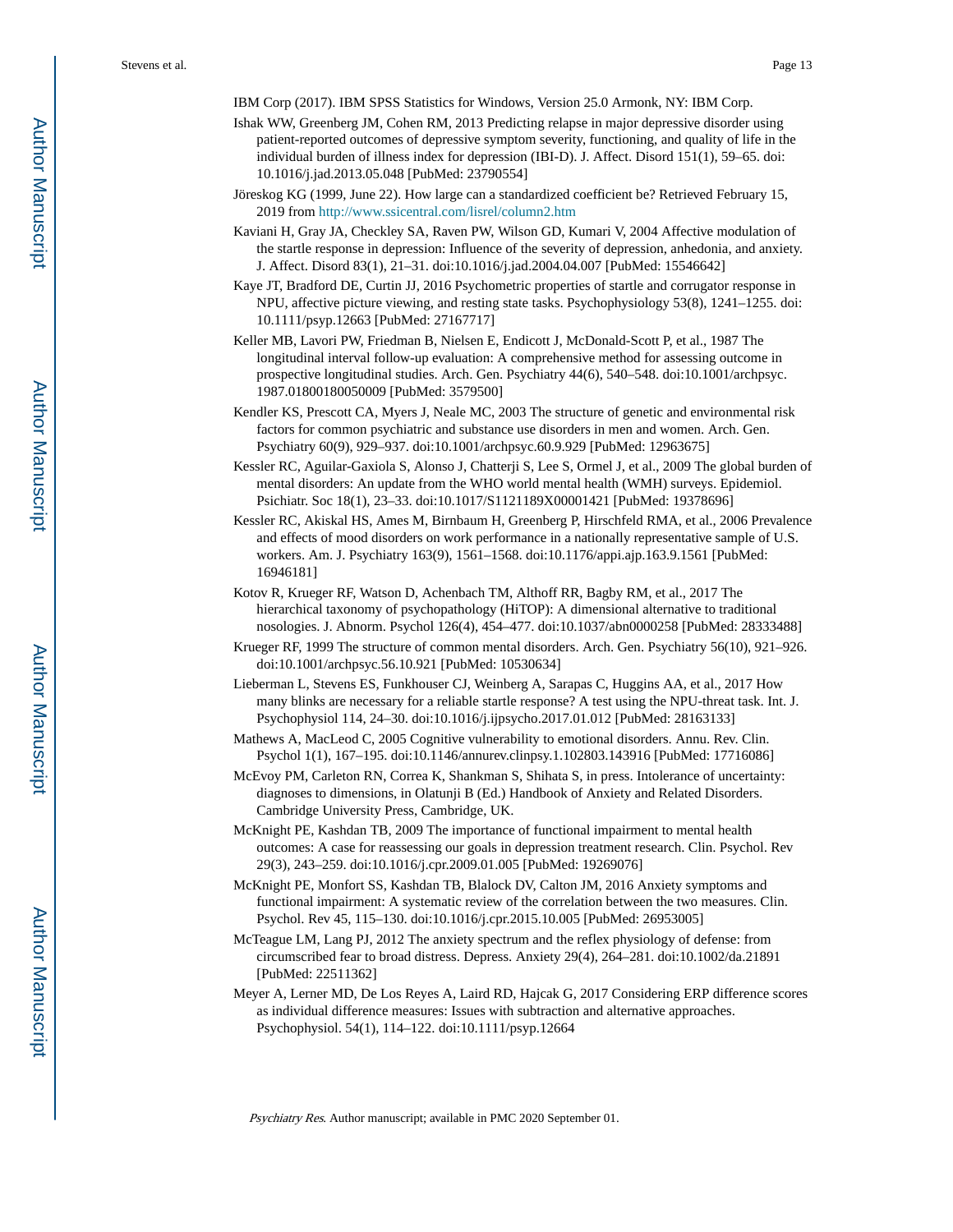- Mojtabai R, Olfson M, Mechanic D, 2002 Perceived need and help-seeking in adults with mood, anxiety, or substance use disorder. Arch. Gen. Psychiatry 59(1), 77–84. doi:10.1001/archpsyc. 59.1.77 [PubMed: 11779286]
- Nelson BD, Hajcak G, 2017 Anxiety and depression symptom dimensions demonstrate unique relationships with the startle reflex in anticipation of unpredictable threat in 8 to 14 year-old girls. J. Abnorm. Child Psychol 45(2), 397–410. doi:10.1007/s10802-016-0169-1 [PubMed: 27224989]
- Nelson BD, McGowan SK, Sarapas C, Robison-Andrew EJ, Altman SE, Campbell ML, et al., 2013 Biomarkers of threat and reward sensitivity demonstrate unique associations with risk for psychopathology. J. Abnorm. Psychol 122(3), 662–671. doi:10.1037/a0033982 [PubMed: 24016008]
- Peters BJ, Reis HT, Jamieson JP, 2018 Cardiovascular indexes of threat impair responsiveness in situations of conflicting interests. Int. J. Psychophysiol 123, 1–7. doi:10.1016/j.ijpsycho. 2017.12.005 [PubMed: 29253512]
- Raulin ML, Lilienfeld SO, 2009 Studying psychopathology, in: Blaney PH, Millon T (Eds.), Oxford Textbook of Psychopathology, 2nd edition Oxford University Press, New York, pp. 86–115.
- Sarapas C, Katz AC, Nelson BD, Campbell ML, Bishop JR, Robison-Andrew E, et al., 2014 Are individual differences in appetitive and defensive motivation related? A psychophysiological examination in two samples. Cogn. Emot 28(4), 636–655. doi:10.1080/02699931.2013.848787 [PubMed: 24191979]
- Schmitz A, Grillon C, 2012 Assessing fear and anxiety in humans using the threat of predictable and unpredictable aversive events (the NPU-threat test). Nat. Protoc 7(3), 527–532. doi:10.1038/nprot. 2012.001 [PubMed: 22362158]
- Shackman AJ, Fox AS, 2016 Contributions of the central extended amygdala to fear and anxiety. J. Neurosci 36(31), 8050–8063. doi:10.1523/JNEUROSCI.0982-16.2016 [PubMed: 27488625]
- Shankman SA, Funkhouser CJ, Klein DN, Davila J, Lerner D, Hee DE, 2018 Reliability and validity of severity dimensions of psychopathology assessed using the Structured Clinical Interview for DSM-5 (SCID). Int. J. Methods in Psychiatr. Res 27(1), 1–12. doi:10.1002/mpr.1590
- Shankman SA, Klein DN, 2003 The relation between depression and anxiety: An evaluation of the tripartite, approach-withdrawal and valence-arousal models. Clin. Psychol. Rev 23(4), 605–637. doi:10.1016/S0272-7358(03)00038-2 [PubMed: 12788112]
- Shankman SA, Nelson BD, Sarapas C, Robison-Andrew EJ, Campbell ML, Altman SE, et al., 2013 A psychophysiological investigation of threat and reward sensitivity in individuals with panic disorder and/or major depressive disorder. J. Abnorm. Psychol 122(2), 322–338. doi:10.1037/ a0030747 [PubMed: 23148783]
- Taylor S, Zvolensky MJ, Cox BJ, Deacon B, Heimberg RG, Ledley DR, et al., 2007 Robust dimensions of anxiety sensitivity: Development and initial validation of the anxiety sensitivity index-3. Psychol. Assess 19(2), 176–188. doi:10.1037/1040-3590.19.2.176. [PubMed: 17563199]
- Üstün TB, Chatterji S, Kostanjsek N, Rehm J, Kennedy C, Epping-Jordan J, et al., 2010 Developing the World Health Organization disability assessment schedule 2.0. Bull. World Health Org 88(11), 815–823. doi:10.2471/BLT.09.067231 [PubMed: 21076562]
- Üstün TB, Kostanjsek N, Chatterji S, Rehm J (2010). Measuring Health and Disability: Manual for WHO Disability Assessment Schedule (WHODAS 2.0). World Health Organization.
- Warshaw MG, Keller MB, Stout RL, 1994 Reliability and validity of the longitudinal interval followup evaluation for assessing outcome of anxiety disorders. J. Psychiatr. Res 28(6), 531–545. doi: 10.1016/0022-3956(94)90043-4 [PubMed: 7699612]
- Watson D, 2005 Rethinking the mood and anxiety disorders: A quantitative hierarchical model for DSM-V. J. Abnorm. Psychol 114(4), 522–536. doi:10.1037/0021-843X.114.4.522 [PubMed: 16351375]
- Weinberg A, Liu H, Hajcak G, Shankman SA, 2015 Blunted neural response to rewards as a vulnerability factor for depression: Results from a family study. J. Abnorm. Psychol 124(4), 878– 889. doi:10.1037/abn0000081 [PubMed: 26214708]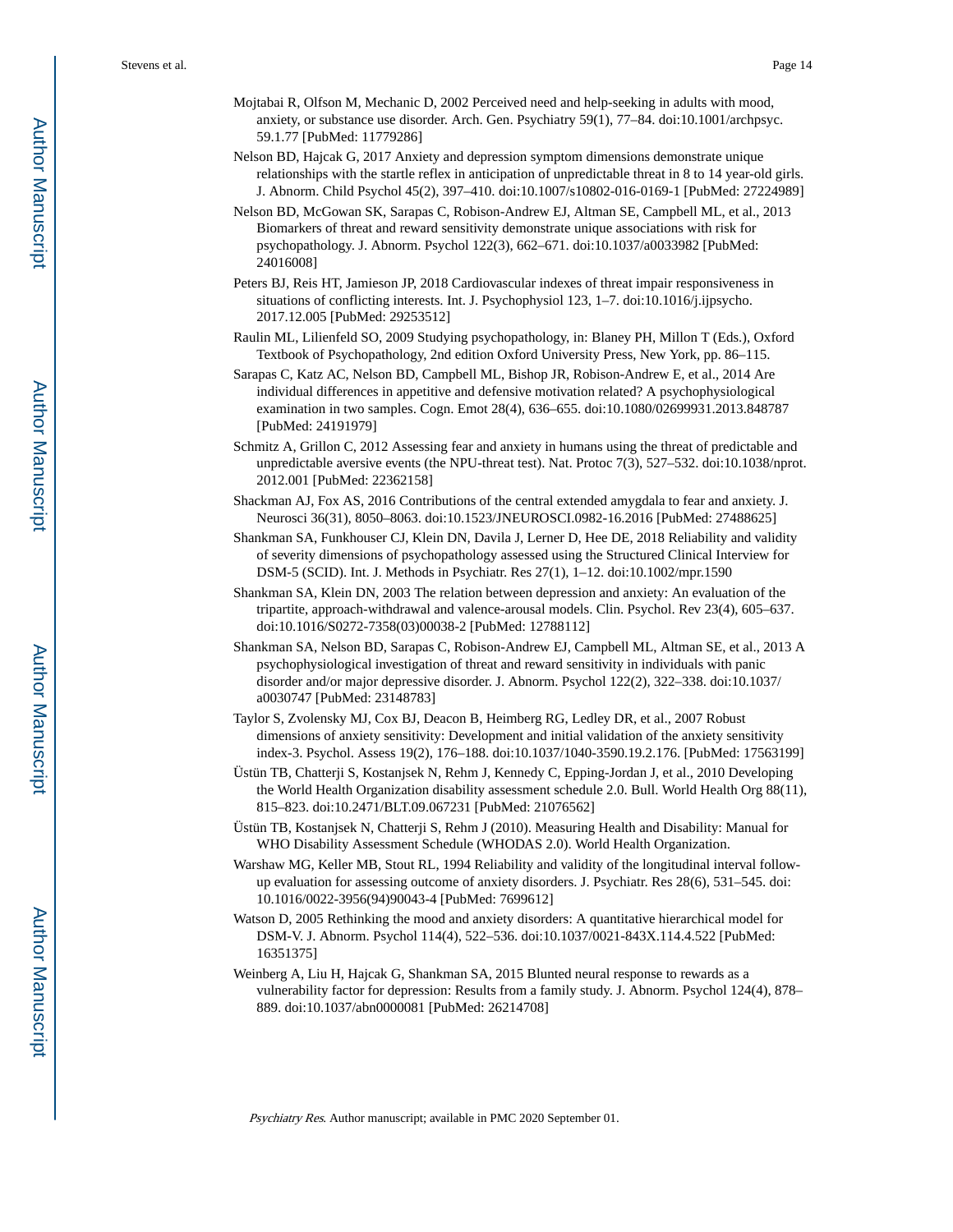# **Highlights**

- **•** Heightened response to unpredictable threats characterizes internalizing disorders
- **•** Functioning is important and separable from symptoms, but rarely assessed
- **•** Threat responding predicted worse functioning over time independent of symptoms
- **•** Neurobiological vulnerability markers have added utility in predicting functioning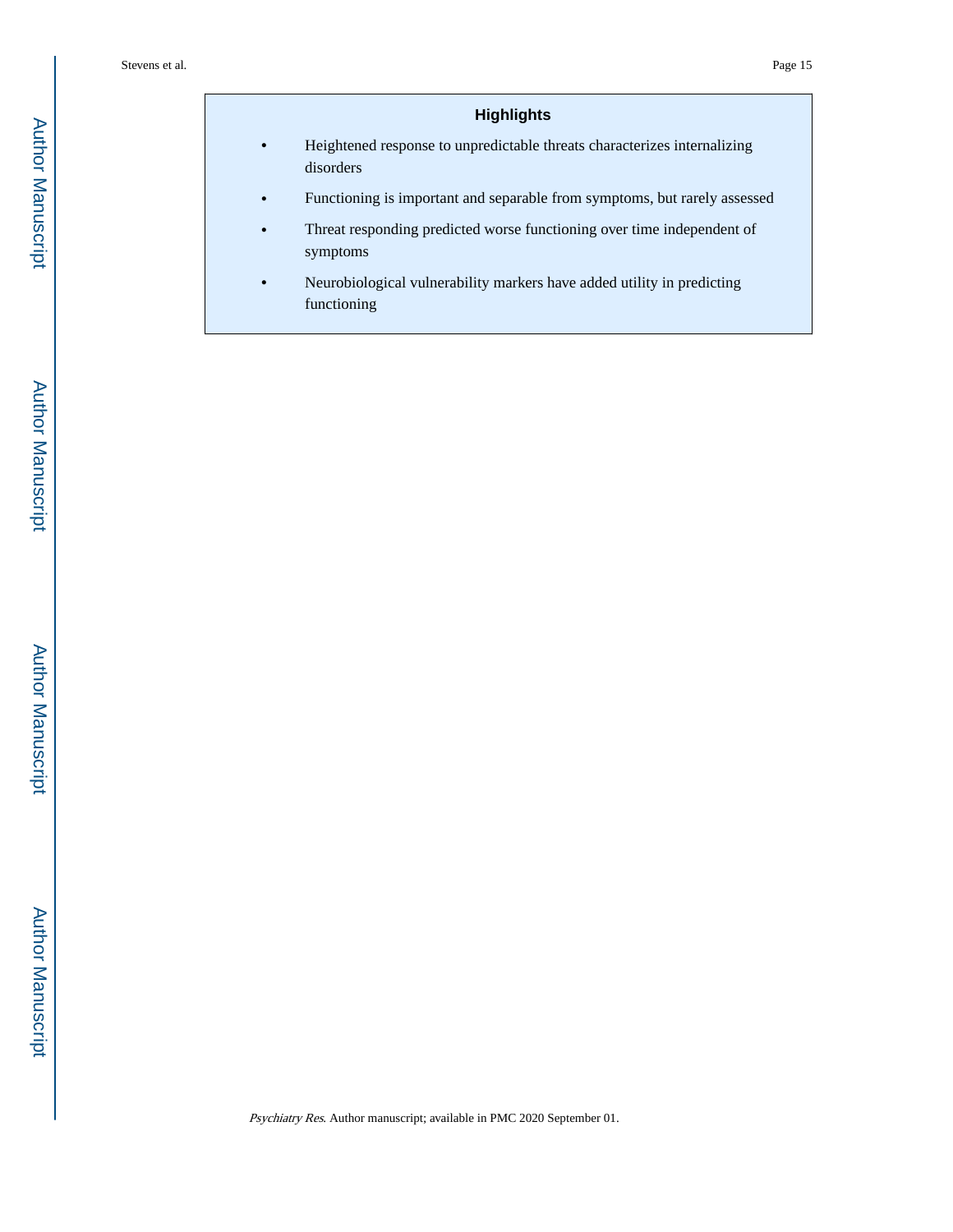Stevens et al. Page 16



Residualized Startle to Predictable Threat

### **Figure 1.**

Standardized Functioning (1-yr Follow-Up)

Unpredictable threat sensitivity (top) and predictable threat sensitivity (bottom) predicting functioning during the one-year follow-up (adjusting for functioning at baseline). Higher functioning scores indicate greater impairment.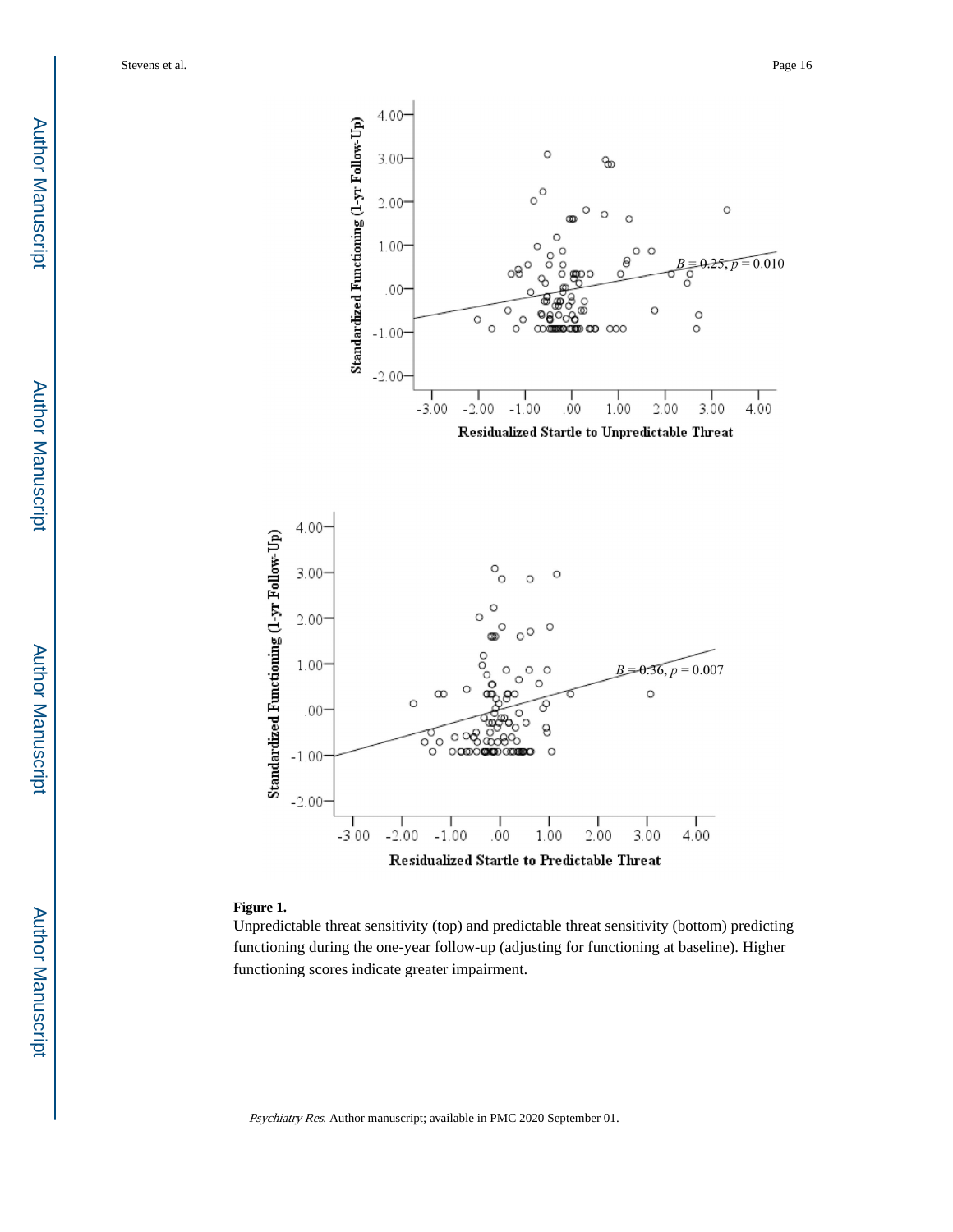# **Table 1.**

# Sample demographic and clinical characteristics

|                                       | Followed Up $(n = 104)$ | Not Followed Up $(n = 265)$ | Total $(n = 369)$ |  |
|---------------------------------------|-------------------------|-----------------------------|-------------------|--|
| <b>Measure</b>                        | M(SD)                   | M(SD)                       | M(SD)             |  |
| Sex (% Female)                        | 61.7                    | 59.2                        | 60.4              |  |
| Age                                   | 21.87 (3.15)            | 22.52 (3.16)                | 22.34 (3.13)      |  |
| Race/Ethnicity (%)                    |                         |                             |                   |  |
| White                                 | 40.6                    | 44.3                        | 43.7              |  |
| <b>Black</b>                          | 9.4                     | 13.9                        | 11.9              |  |
| Asian                                 | 16.0                    | 11.1                        | 12.9              |  |
| Hispanic                              | 26.4                    | 20.1                        | 22.1              |  |
| Middle Eastern                        | 3.8                     | 2.5                         | 3.0               |  |
| Mixed Race or Other                   | 3.7                     | 7.5                         | 6.4               |  |
| Education $(\% )$                     |                         |                             |                   |  |
| High school graduate or less          | 4.8                     | 11.3                        | 9.5               |  |
| Some college or 2-year degree         | 63.4                    | 51.1                        | 54.6              |  |
| 4-year college degree                 | 15.4                    | 18.9                        | 17.9              |  |
| Some graduate school                  | 13.5                    | 14.4                        | 14.1              |  |
| Graduate degree                       | 2.9                     | 4.2                         | 3.8               |  |
| On Psychiatric Medication (%)         | 4.8                     | 10.9                        | 9.2               |  |
| Psychotherapy, no Medication (%)      | 1.9                     | 1.1                         | 1.4               |  |
| Current Diagnosis (n, %)              | 29(27.1)                | 77(29.1)                    | 100(26.9)         |  |
| <b>MDD</b>                            | 5(4.8)                  | 13(4.9)                     | 18(4.9)           |  |
| Panic Disorder                        | 4(3.8)                  | 6(2.3)                      | 10(2.7)           |  |
| Agoraphobia                           | 0(0.0)                  | 3(1.1)                      | 3(0.8)            |  |
| Social Phobia                         | 9(8.7)                  | 29 (10.9)                   | 36(9.8)           |  |
| Specific Phobia                       | 12(11.5)                | 39 (14.7)                   | 46 (12.5)         |  |
| GAD                                   | 4(3.8)                  | 6(2.3)                      | $10(2.7)^+$       |  |
| <b>OCD</b>                            | 6(5.8)                  | 13(4.9)                     | 16(4.3)           |  |
| <b>PTSD</b>                           | 2(1.9)                  | 2(0.8)                      | 4(1.1)            |  |
| Fear                                  | 24(23.1)                | 59 (22.3)                   | 83 (22.6)         |  |
| Distress-Misery                       | 9(8.7)                  | 17(6.4)                     | 26(7.0)           |  |
| Lifetime Diagnosis $(n, \frac{9}{6})$ | 51 (47.7)               | 159(60.0)                   | 203 (54.6)        |  |
| <b>MDD</b>                            | 28(26.9)                | 98 (37.0)                   | 126(34.1)         |  |
| Panic Disorder                        | 10(9.6)                 | 20(7.5)                     | 29(7.9)           |  |
| Agoraphobia                           | 1(1.0)                  | 5(1.9)                      | 5(1.4)            |  |
| Social Phobia                         | 16(15.4)                | 60(22.6)                    | 71 (19.3)         |  |
| Specific Phobia                       | 18(17.3)                | 56(21.1)                    | 69(18.8)          |  |
| GAD                                   | 8(7.7)                  | 24(9.1)                     | 32(8.7)           |  |
| <b>OCD</b>                            | 9(8.7)                  | 19(7.2)                     | 25(6.8)           |  |
| <b>PTSD</b>                           | 7(6.7)                  | 20(7.5)                     | 25(6.8)           |  |
| <b>Number of Current Diagnoses</b>    | 0.39(0.77)              | 0.53(0.90)                  | 0.38(0.74)        |  |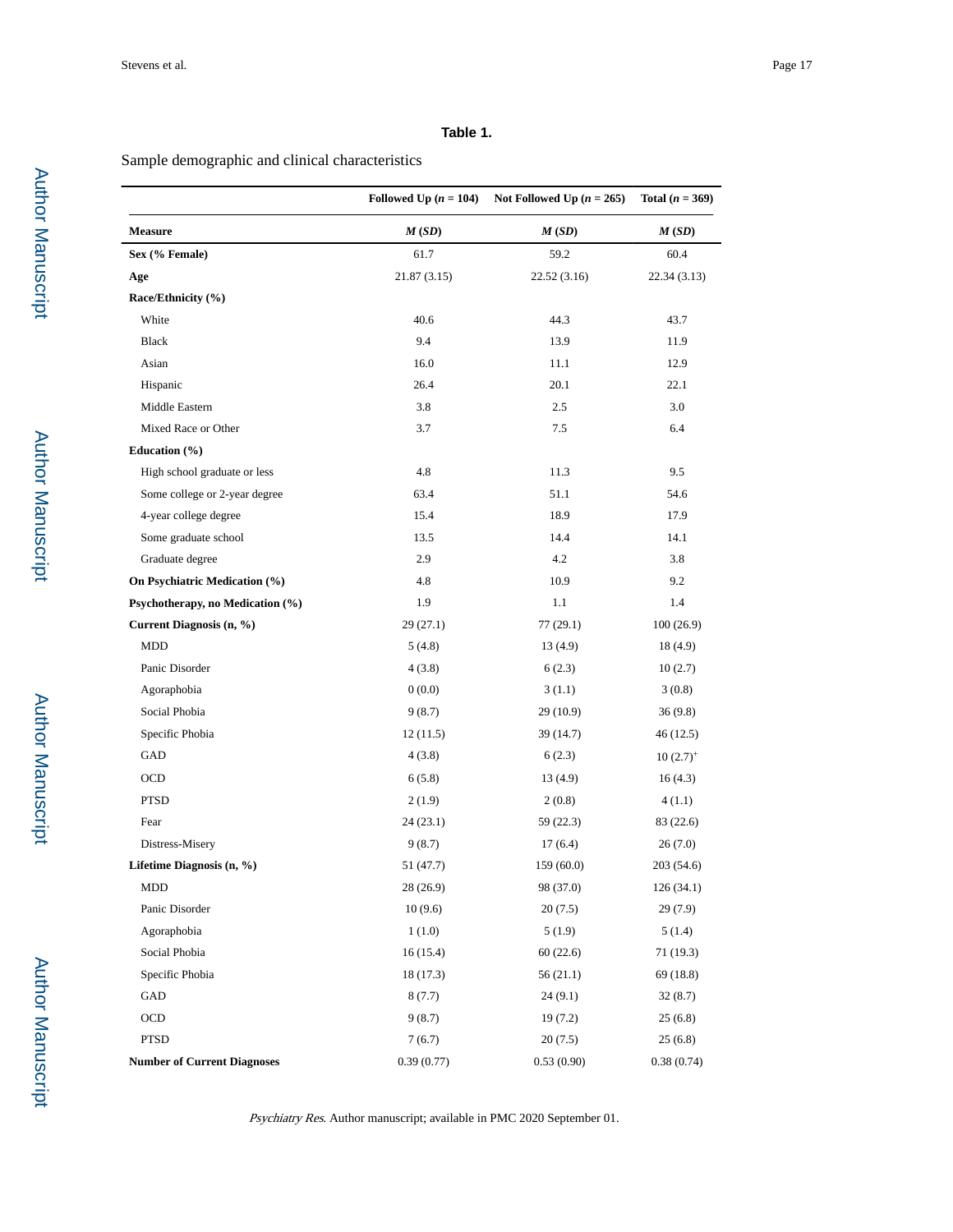|                                                      | Followed Up $(n = 104)$ | Not Followed Up $(n = 265)$ | Total $(n = 369)$ |
|------------------------------------------------------|-------------------------|-----------------------------|-------------------|
| <b>Measure</b>                                       | M(SD)                   | M(SD)                       | M(SD)             |
| <b>Number of Lifetime Diagnoses</b>                  | 0.91(1.25)              | 1.69(1.73)                  | 1.03(1.25)        |
| <b>Baseline Functioning</b>                          |                         |                             |                   |
| <b>WHODAS</b>                                        |                         |                             |                   |
| General Disability                                   | 42.91 (10.78)           | 44.14 (13.37)               | 43.77 (12.66)     |
| Cognition                                            | 7.60(2.47)              | 7.90(3.16)                  | 7.81 (2.98)       |
| Getting Along with Others                            | 5.73 (1.72)             | 6.03(2.19)                  | 5.95(2.07)        |
| <b>Life Activities</b>                               | 10.24(3.94)             | 10.43(4.44)                 | 10.37(4.29)       |
| Participation in Society                             | 9.58(3.09)              | 10.20(3.96)                 | 10.02(3.73)       |
| Self-Care                                            | 4.22(0.87)              | 4.29(0.94)                  | 4.27(0.92)        |
| Mobility                                             | 5.58(1.39)              | 5.75(2.05)                  | 5.70(1.88)        |
| <b>Symptoms during Follow-Up (LIFE)</b>              |                         |                             |                   |
| Any Internalizing Disorder                           | 0.64(0.58)              | N/A                         | N/A               |
| <b>Fear Disorders</b>                                | 0.63(0.61)              | N/A                         | N/A               |
| Distress-Misery Disorders                            | 0.85(0.87)              | N/A                         | N/A               |
| Functioning during Follow-Up (WHODAS <sub>12</sub> ) | 1.71(7.81)              | N/A                         | N/A               |

Note: MDD = major depressive disorder; SAD = social anxiety disorder; GAD = generalized anxiety disorder; OCD = obsessive compulsive disorder; PTSD = post-traumatic stress disorder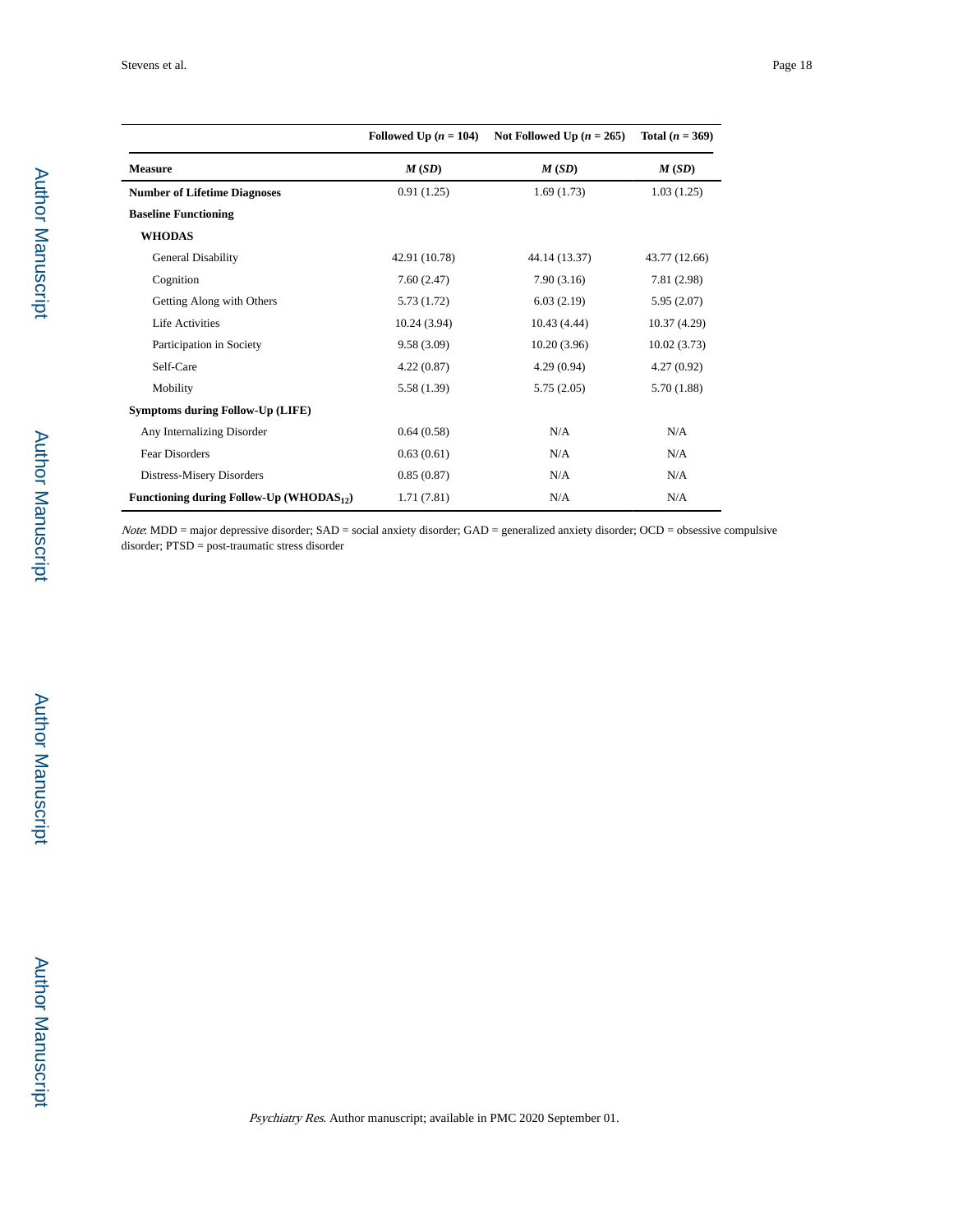### **Table 2.**

Cross-sectional associations of baseline symptoms, functioning, and threat responding

|                          |                                    | <b>Diagnosis</b>                                    | <b>Threat Responding</b>           |                                   |                                  |
|--------------------------|------------------------------------|-----------------------------------------------------|------------------------------------|-----------------------------------|----------------------------------|
|                          | <b>Any Internalizing</b>           | Fear                                                | Distress-misery                    | Unpredictable                     | Predictable                      |
|                          | $B$ [95%CI]                        | <i>B</i> [95%CI]                                    | $B$ [95%CI]                        | $B$ [95%CI]                       | <i>B</i> [95%CI]                 |
| <b>Threat Responding</b> |                                    |                                                     |                                    |                                   |                                  |
| <b>SUT</b>               |                                    | $0.06$ <sup>**</sup> [0.01, 0.11]                   | $0.01$ [ $-0.03$ , $0.04$ ]        |                                   |                                  |
| <b>SPT</b>               |                                    | $0.04$ [-0.04, 0.12]                                | $0.01$ [-0.03, 0.06]               |                                   |                                  |
| <b>WHODAS</b>            |                                    |                                                     |                                    |                                   |                                  |
| General Disability       |                                    | $0.74$ *** $[0.50, 0.99]$ $0.76$ *** $[0.50, 1.02]$ | $1.75***$ [1.35, 2.15]             | $-0.03$ [ $-0.16$ , 0.10]         | $-0.02$ [ $-0.19, 0.15$ ]        |
| Getting Along            | $0.70$ <sup>***</sup> [0.47, 0.94] | $0.73***$ [0.48, 0.99]                              | $1.62$ *** $[1.23, 2.01]$          | $0.13*$ [0.02, 0.25]              | $0.13$ <sup>*</sup> [0.01, 0.24] |
| Cognition                | $0.70$ <sup>***</sup> [0.46, 0.94] | $0.60$ <sup>***</sup> [0.35, 0.85]                  | $1.68$ <sup>***</sup> [1.31, 2.05] | $0.17$ <sup>**</sup> [0.05, 0.28] | $0.21$ *** $[0.10, 0.32]$        |
| <b>Life Activities</b>   | $0.53$ *** [0.28, 0.78]            | $0.56***[0.29, 0.83]$                               | $1.48***$ [1.06, 1.90]             | $-0.07$ [ $-0.19, 0.06$ ]         | $0.003$ [-0.17, 0.17]            |
| Participation            | $0.73$ *** $[0.49, 0.96]$          | $0.65***$ [0.38, 0.91]                              | $1.59***$ [1.19, 1.99]             | $-0.02$ [ $-0.13$ , 0.09]         | $-0.03$ [ $-0.14$ , 0.09]        |
| Self-Care                | $0.60$ <sup>***</sup> [0.36, 0.85] | $0.57***$ [0.30, 0.83]                              | $1.24$ *** $[0.82, 1.66]$          | $0.02$ [-0.09, 0.13]              | $-0.006$ [ $-0.12$ , 0.11]       |
| Mobility                 | $0.28*$ [0.03, 0.52]               | $0.36$ <sup>**</sup> [0.11, 0.61]                   | $0.57$ <sup>**</sup> [0.16, 0.98]  | $0.05$ [-0.06, 0.16]              | $0.17***$ [0.06, 0.28]           |

 $t<sup>+</sup>0.05 < p < 0.10$ 

 $p$  < 0.05

\*\*<br> $p < 0.01$ 

\*\*\* $p < 0.001$ 

Note: Diagnosis was coded categorically as whether or not participants met criteria for one or more disorders per the SCID. Higher scores on the WHODAS indicate greater functional impairment. Although unusual, Betas exceeding 1.0 have been observed, but may indicate high multicollinearity (Jöreskog, 1999).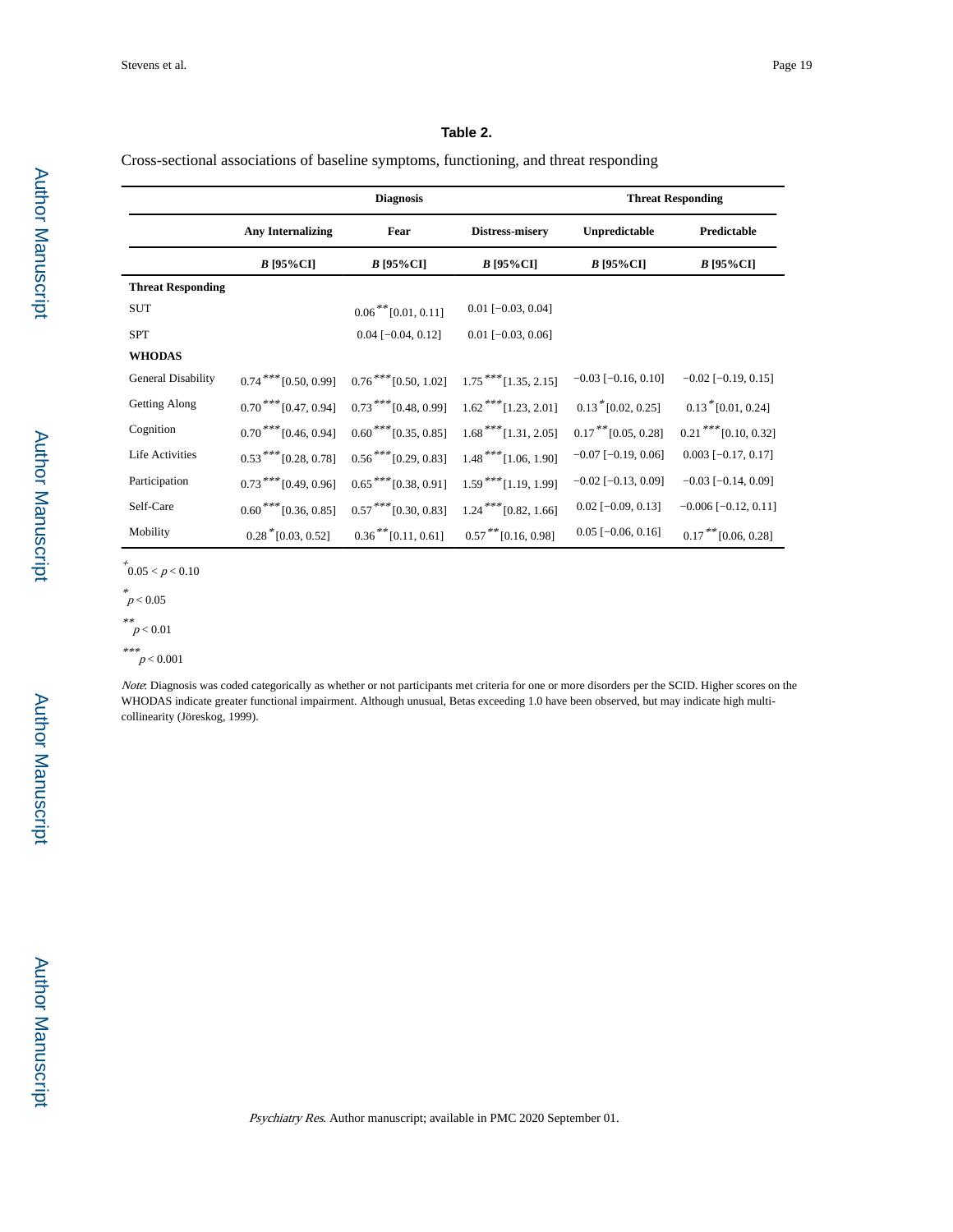# **Table 3.**

Independence of diagnosis and threat responding at baseline in predicting average symptoms of psychopathology during the one-year follow-up

|                            | Univariate                                                                                                |                      |                                                                      | <b>Multivariate</b>                                                                                |                                                                                                  |  |
|----------------------------|-----------------------------------------------------------------------------------------------------------|----------------------|----------------------------------------------------------------------|----------------------------------------------------------------------------------------------------|--------------------------------------------------------------------------------------------------|--|
|                            | Diagnosis at<br><b>Unpredictable Threat</b><br><b>Baseline</b><br><b>Responding at</b><br><b>Baseline</b> |                      | <b>Predictable Threat</b><br><b>Responding at</b><br><b>Baseline</b> | <b>Unpredictable Threat</b><br><b>Responding</b><br>Independent of<br><b>Diagnosis at Baseline</b> | <b>Predictable Threat</b><br><b>Responding</b><br>Independent of<br><b>Diagnosis at Baseline</b> |  |
|                            | <i>B</i> [95%CI]                                                                                          | <i>B</i> [95%CI]     | <i>B</i> [95%CI]                                                     | <i>B</i> [95%CI]                                                                                   | <i>B</i> [95%CI]                                                                                 |  |
| Any                        | 1.29 [0.94,<br>$1.64$ ] <sup>***</sup>                                                                    | $0.06$ [-0.15, 0.26] | $0.22$ [-0.07, 0.50]                                                 | $0.08$ [ $-0.09$ , $0.25$ ]                                                                        | $0.18$ [ $-0.05$ , $0.42$ ]                                                                      |  |
| Fear                       | $1.30\ [0.92,$<br>$1.68$ ] <sup>***</sup>                                                                 | $0.03$ [-0.18, 0.23] | $0.07$ [-0.22, 0.36]                                                 | $0.004$ [-0.17, 0.18]                                                                              | $-0.004$ [ $-0.27$ , 0.26]                                                                       |  |
| Distress-<br><b>Misery</b> | $2.18$ [1.62,<br>$2.74$ ] <sup>***</sup>                                                                  | $0.06$ [-0.15, 0.27] | $0.25$ [-0.04, 0.54] <sup>+</sup>                                    | $0.02$ [-0.16, 0.19]                                                                               | $0.15$ [-0.11, 0.42]                                                                             |  |

 $t<sup>+</sup>0.05 < p < 0.10$ 

 $p$  < 0.05

\*\*

 $p < 0.01$ 

Note: Although unusual, Betas exceeding 1.0 have been observed, but may indicate high multi-collinearity (Jöreskog, 1999).

<sup>\*\*\*</sup> $p < 0.001$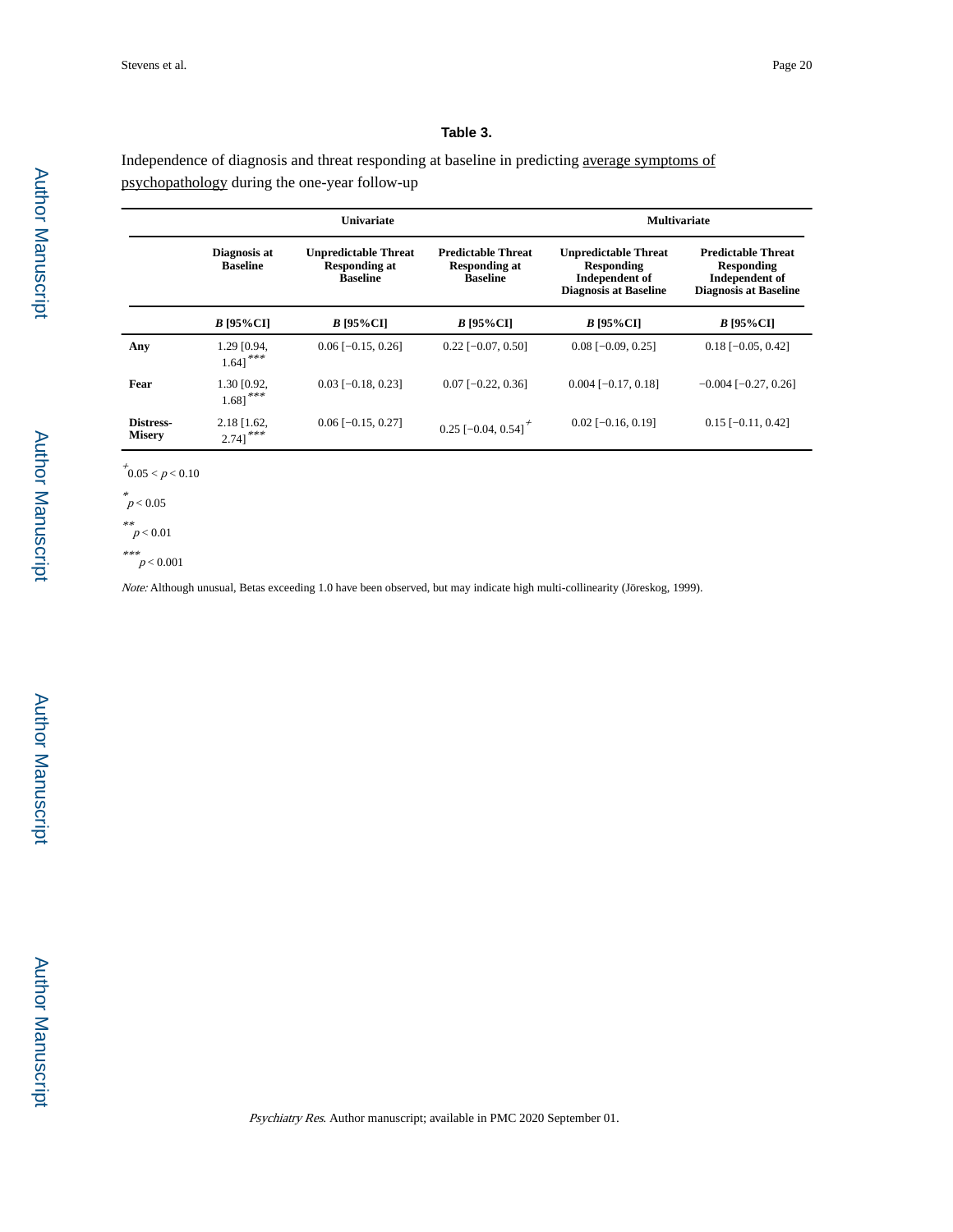#### **Table 4.**

Independence of diagnosis and threat responding in predicting functional impairment during the one-year follow-up (adjusting for baseline functioning)

| <b>Diagnosis at Baseline</b><br>(Univariate) |                                   | <b>Multivariate Models with</b><br><b>Baseline Diagnosis and</b><br><b>Unpredictable Threat</b><br>Responding $\int_a^b$ | <b>Multivariate Models with</b><br><b>Baseline Diagnosis and</b><br><b>Predictable Threat</b><br>Responding <sup>b</sup> | Fisher's $Z^c$                     |            |
|----------------------------------------------|-----------------------------------|--------------------------------------------------------------------------------------------------------------------------|--------------------------------------------------------------------------------------------------------------------------|------------------------------------|------------|
|                                              | <i>B</i> [95%CI]                  |                                                                                                                          | $B$ [95%CI]                                                                                                              | <i>B</i> [95%CI]                   |            |
| Any                                          | $0.17$ [-0.26, 0.61]              | Diagnosis                                                                                                                | $0.20$ [-0.22, 0.63]                                                                                                     | $0.18$ [-0.25, 0.60]               |            |
|                                              |                                   | NPU-Threat                                                                                                               | $0.25$ [0.06, 0.44] <sup>**</sup>                                                                                        | $0.36$ [0.10, 0.63] <sup>**</sup>  | 1.06       |
| Fear                                         | $0.01$ [-0.44, 0.46]              | Diagnosis                                                                                                                | $0.01$ [-0.44, 0.43]                                                                                                     | $-0.04$ [ $-0.47$ , 0.39]          |            |
|                                              |                                   | NPU-Threat                                                                                                               | $0.28$ [0.08, 0.48] <sup>**</sup>                                                                                        | $0.50$ [0.20, 0.80] <sup>***</sup> | $1.76^{+}$ |
| Distress-                                    | $1.08$ [0.34, 1.81] <sup>**</sup> | Diagnosis                                                                                                                | $1.05$ [0.33, 1.77] <sup>**</sup>                                                                                        | $0.98$ [0.26, 1.70] <sup>**</sup>  |            |
| <b>Misery</b>                                |                                   | NPU-Threat                                                                                                               | $0.27$ [0.08, 0.46] <sup>**</sup>                                                                                        | 0.45 [0.17, 0.74] $**$             | 1.45       |

 $t<sup>+</sup>0.05 < p < 0.10$ 

 $p$  < 0.05

\*\*<br> $p < 0.01$ 

\*\*\* $p < 0.001$ 

Note: All models adjusted for baseline functioning indexed by the WHODAS General Disability scores, which significantly predicted WHODAS12 functioning during the follow-up ( $ps < .015$ ). Diagnosis was coded categorically as whether or not participants met criteria for one or more disorders. Higher scores on the WHODAS12 indicate greater functional impairment. Although unusual, Betas exceeding 1.0 have been observed, but may indicate high multi-collinearity (Jöreskog, 1999).

<sup>a</sup>In univariate models, SUT predicted worse functioning,  $B = 0.25$ ,  $p = 0.010$ , 95% CI [0.06, 0.44]

b<br>In univariate models, SPT predicted worse functioning,  $B = 0.36$ ,  $p = 0.007$ , 95% CI [0.10, 0.63]

c Fisher's Z test compared the strength of the associations between (a) follow-up functioning and unpredictable threat sensitivity with (b) follow-up functioning and predictable threat sensitivity.